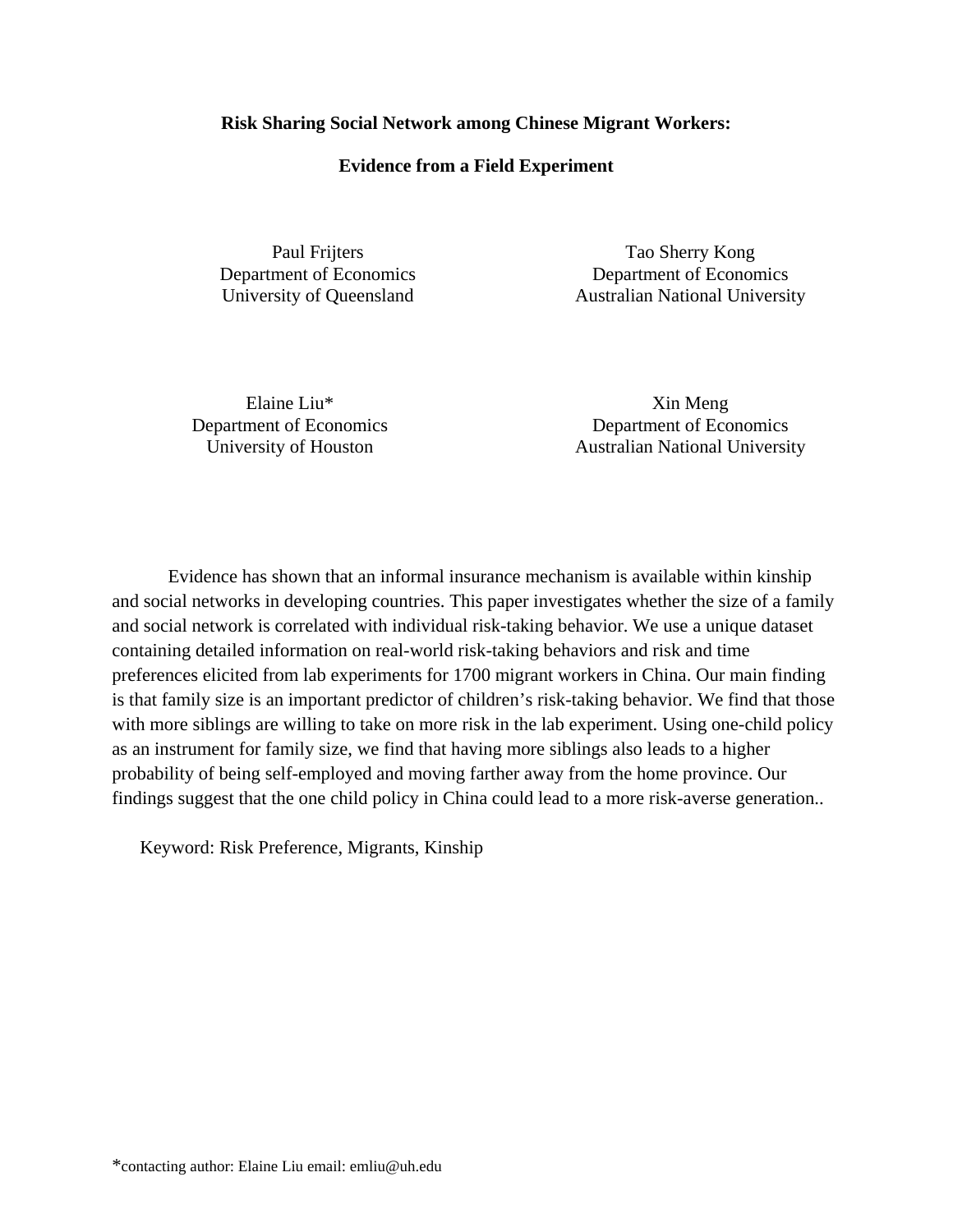# **I. Introduction**

An extensive literature (Townsend, 1994, Morduch, 1991, Paxson, 1992, Jacoby and Skoufias, 1997)<sup>1</sup> indicates that, in developing countries, consumption is rather smooth despite a shortage of formal insurance options. Many studies include Fafchamp and Lund (2003), Grimard (1997), De Weerdt (2002) and Dekker (2004) provide further evidence that informal partial insurance is available within networks of friends and siblings. Our main goal of the paper is to investigate whether having a more friends or siblings would affect an individual's willingness to take more risk.

Theoretically, this question can be re-framed as a moral hazard problem in a principal-agent model, where family and friends act as a principal and the agent would take more risk if the negative outcome is mostly born by the principal. Using a lab experiment, Barr and Genicot (2009) find that when risk sharing arrangements is available, participants take more risk in the lottery game. However, it is plausible that greater family size leads to greater financial burdens, thus one would be more conservative. To date, there has been little empirical evidence other than the lab experiment showing the relationship between the size of social network and individual's risk-taking behavior.

It is a difficult empirical question to answer due to a dearth of datasets with a clear measure of one's risk attitudes or risk taking behavior and measures of size of social network and family. We use a unique dataset—Urban Migrant Survey (UMS), which is a part of the Rural–Urban Migration in China (RUMiC) project. It contains detailed information on social network and risk and time preferences for more than 1700 migrant workers across 15 cities in 9 provinces. There are two unusual aspects to the survey, which could help us answer our question. First, the target population consists of migrant workers. These migrant workers were raised in rural areas and

 $\overline{a}$ 

<sup>&</sup>lt;sup>1</sup> For a review of literature, see Besley (1995).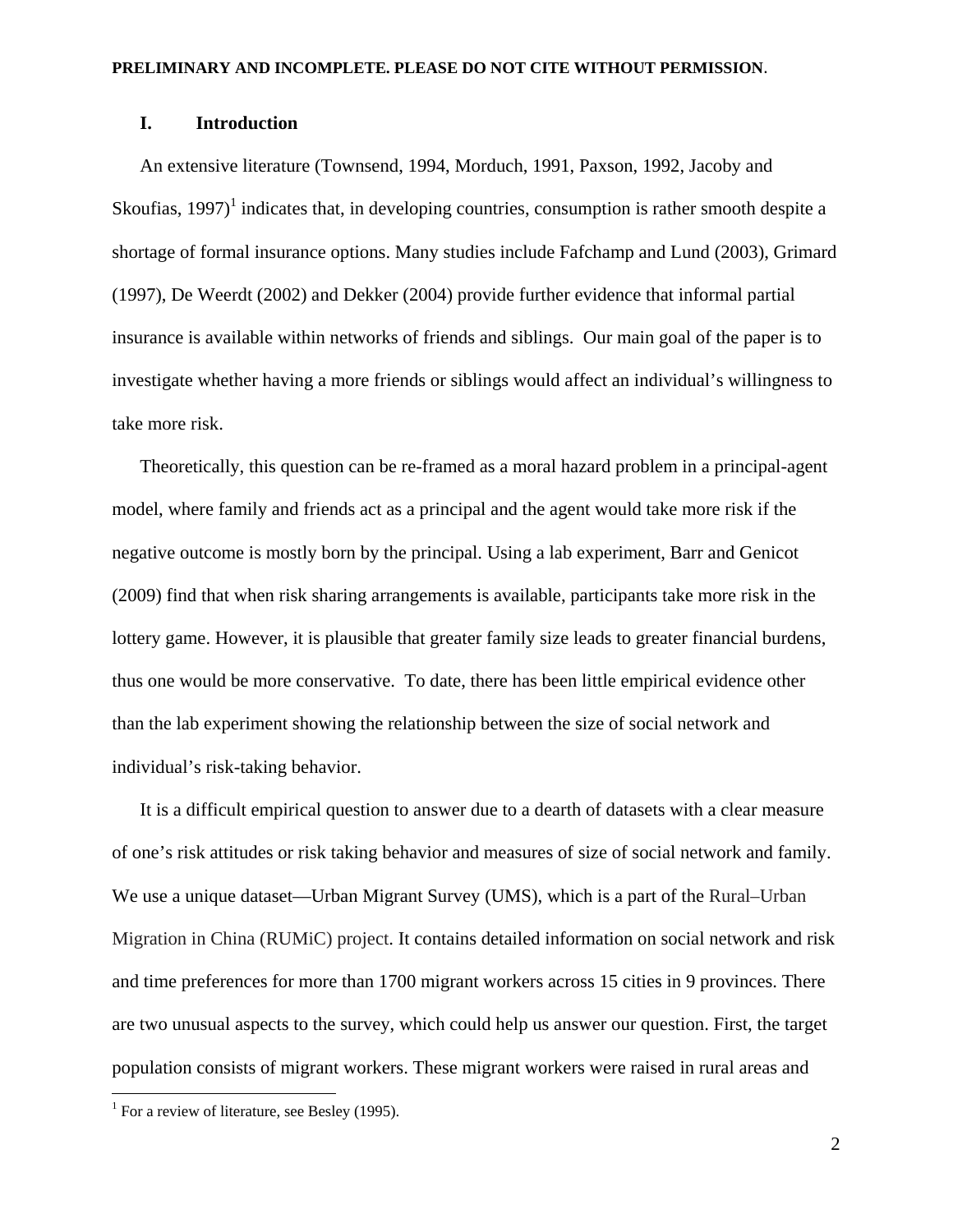have left their homes to move to the urbanized zones along the east coast or the large inland cities. Given the unusual target population, a natural way to measure their risk-taking behavior is by measuring whether they have moved out of their home province or not, and we also have a continuous of measure of the distance they have moved. Secondly, UMS contains an experimental module, which contains pair-wise choice lotteries with real monetary payoff to elicit the risk and time preferences of the subjects. Moreover, in consideration of the findings of several recent studies that risk and time preference is correlated with cognitive ability (Dohmen et al., 2010; Benjamin et al, 2006), UMS also contains a module testing individual cognitive ability.

Our main finding is that family size is an important predictor of individual risk preference, but friend-based social network is not. We find that those with more siblings are willing to take on more risk in the lab experiment. Having more siblings is also positively correlated with being self-employed and moving out of one's home province.<sup>2</sup> However, one could imagine that the correlation is driven by a third factor—such as parental risk aversion. To further establish the causality between family size and one's risk taking behavior, we use exogenous variation in family size, induced by the one-child policy, to identify the causal effect. Using this instrument, our findings remain robust. Our findings suggest that having more siblings would make one more likely to become self-employed, move farther away and less likely to stay at their home provinces. We perform a series of robustness check which would be elaborated in Section 4.

This paper is organized as follows: Section 2 describes the survey methodology and experimental methodology. Section 3 illustrates regression results. Section 4 presents IV results and other robustness check. Section 5 concludes.

1

 $2$  Munshi and Rosenzweig (2006), suggest that, in India, the caste-based social networks could restrict one's mobility.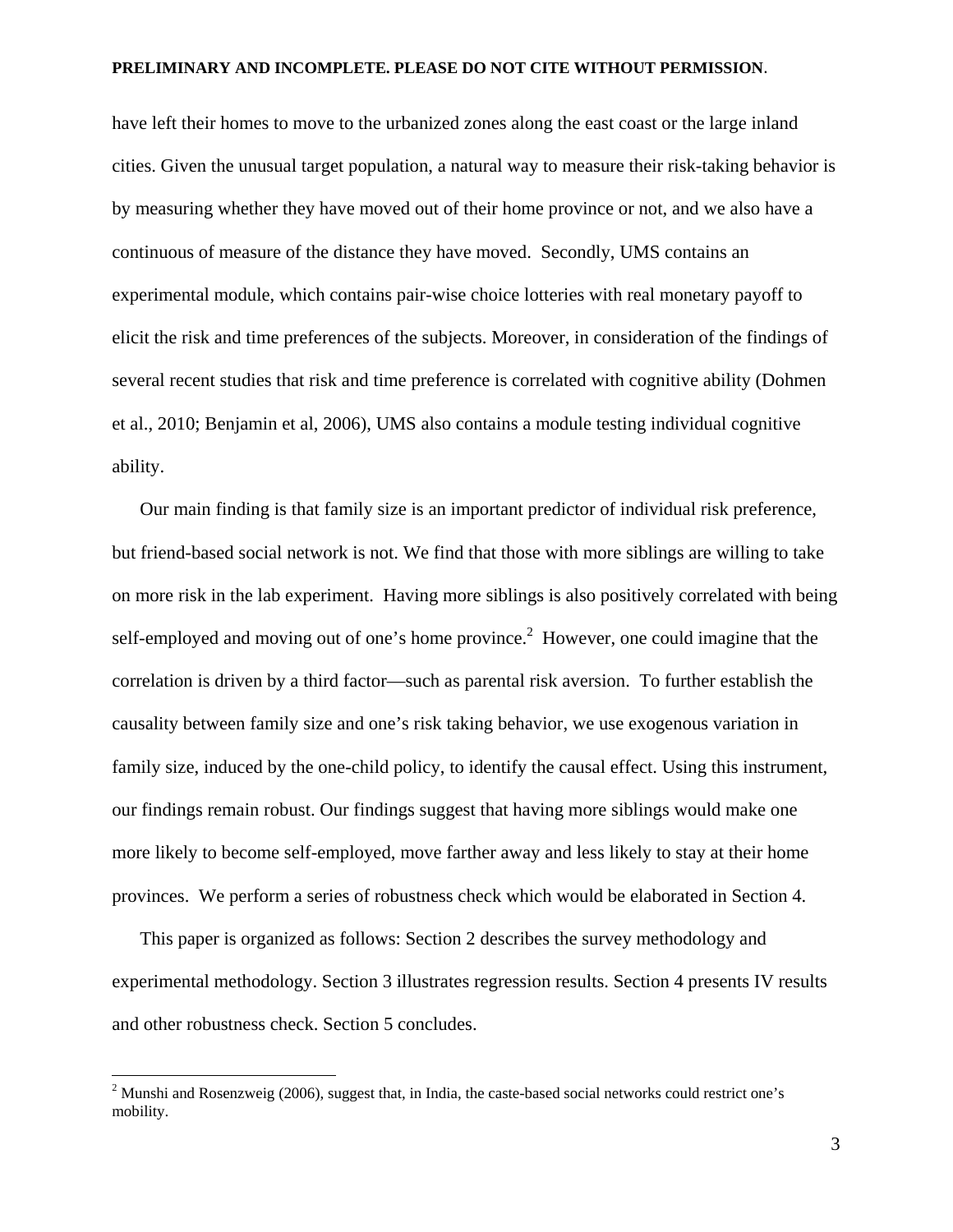## **II. Data Description**

 $\overline{a}$ 

## **2.1 Survey Design**

The dataset used in this paper is from the Urban Migrant Survey, which is a part of the Rural–Urban Migration in China (RUMiC) research program. The RUMiC research program is a joint collaboration effort between a team of researchers at the Australian National University and Chinese scholars. Having commenced in 2008, RUMiC's data collection program aims to build a panel dataset with rural–urban migrants as the target population. In China, the label "rural-urban migrants," specifically refers to those whose *hukou* (household registration) were registered in a rural area but were living in an urban area at the time of the survey. The Urban Migrant Survey covers 15 cities across nine provinces or metropolitan areas, namely Shanghai, Guangdong, Jiangsu, Zhejiang, Anhui, Hubei, Sichuan, Chongqing and Henan (see Map 1 for locations of surveying cities). The RUMiC team developed a sophisticated sampling scheme; and an unbiased, representative sample of 5,000 migrant households was selected randomly for face-toface interviews in spring  $2008$ .<sup>3</sup> The survey includes detail information about every family member living in the surveyed household, and it includes questions about individual characteristics, work, family expenditures and income, health, and social networks.

## [Insert Map 1 About Here]

However, tracking rural-urban migrants has proven to be difficult especially during the economic recession. 4 Out of 5,000 households, only 1,821 respondent households participated in the follow-up survey in 2009. To compensate for the high attrition rate, the RUMiC survey

<sup>&</sup>lt;sup>3</sup> For more details about RUMiC sample scheme, see http://rumici.anu.edu.au/ or Chapter 7 of "The Great Migration: Rural-Urban Migration in China and Indonesia."

<sup>&</sup>lt;sup>4</sup> The high attrition rate could be a consequence of mass layoff as the global financial crisis takes a toll on the economy. According to a press conference held by the State Council Information Office of China on Feb 2, 2009, about 20 million migrant workers have returned home due to losing job.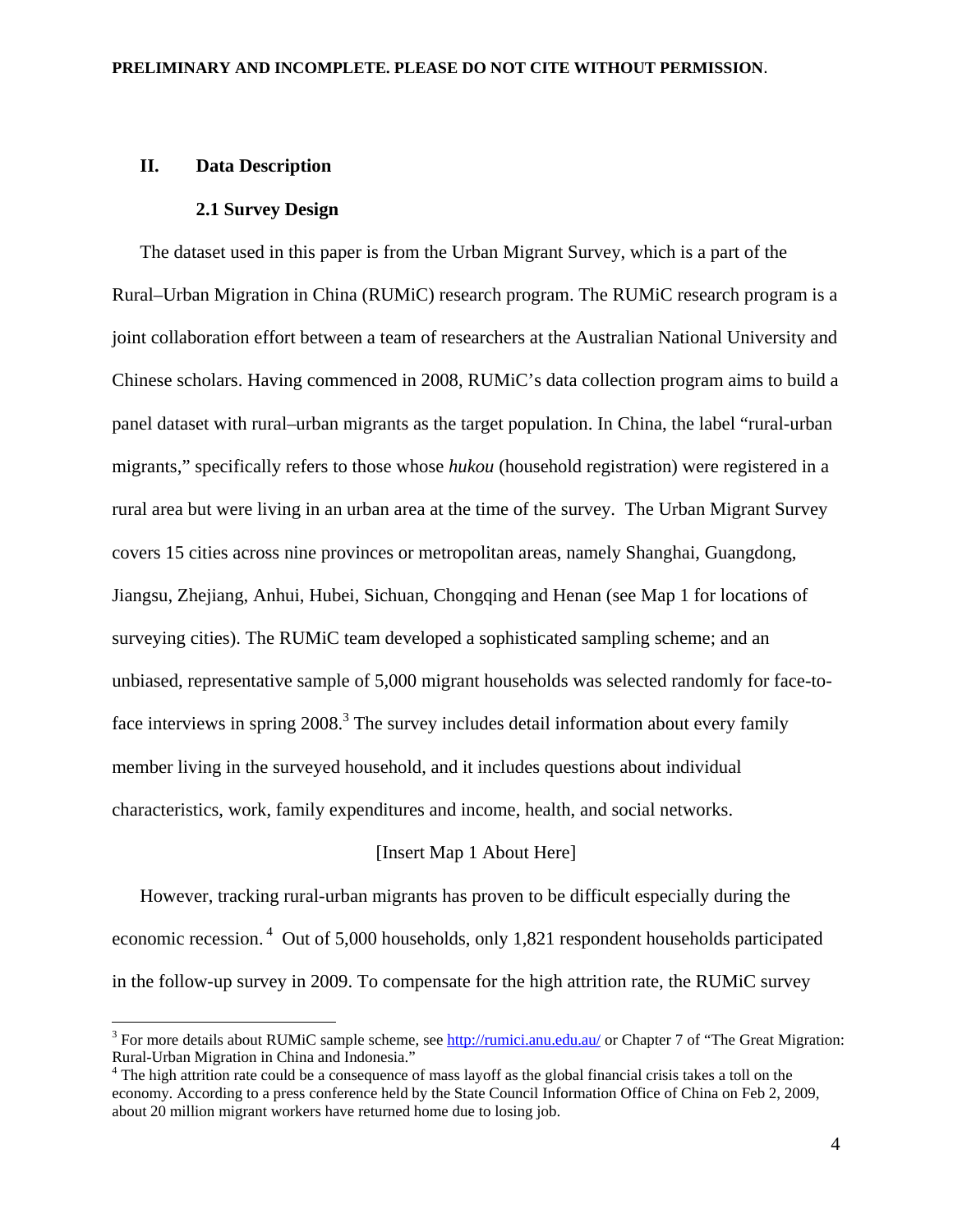team interviewed 3,422 new households in the spring of  $2009$ .<sup>5</sup> Of the 5243 households surveyed in 2009, the RUMiC team successfully recruited 1,745 household heads (or their spouse) to participate in the experimental portion of the survey. Similar to most experiments involving subject recruitment, the findings from this experiment may be vulnerable to external validity issue.

Table 1 presents the summary statistics of the RUMiC 2009 sample. In parts of analysis, we use only the subsample who have participated in the experimental module, and the summary statistics of the subsample are presented in Column 1. Column 2 shows the summary statistics of those who are eligible, but did not participate in the experiment portion of the survey. Those who have participated in the experiment have fewer siblings, more educated, less likely to be self-employed and exhibit higher risk-tolerance in self-reported risk attitudes than their counterparts who have not participated in the experiment.

## [Insert Table 1 About Here]

# **2.2 Risk and Time Preferences**

 $\overline{a}$ 

RUMiC uses experiments to elicit individual's risk preference and time preference. The risk experiment uses real monetary payoff while the time preference experiment is with hypothetical payoff.<sup>6</sup> The script used in the experiment is presented in Appendix A. Each participant of the 2009 survey receives a call/text from RUMiC survey team. They are given a list of dates and times they can choose from to come to the lab. Subjects are told that they would receive 50 Yuan to compensate the transportation cost and the time they spend at the lab. The experimental module contains four parts in the following order—risk preference, time preference,

 $<sup>5</sup>$  The additional household included in the 2009 survey forms also an unbiased, representative sample.</sup>

<sup>&</sup>lt;sup>6</sup> The hypothetical payoff for time preference experiment was determined because the setup of the experiment would involve subjects receiving money from the research institute in the future. Subjects' choice in the time experiment could also be dictated not only by her time preference but also by her trust of the research institute.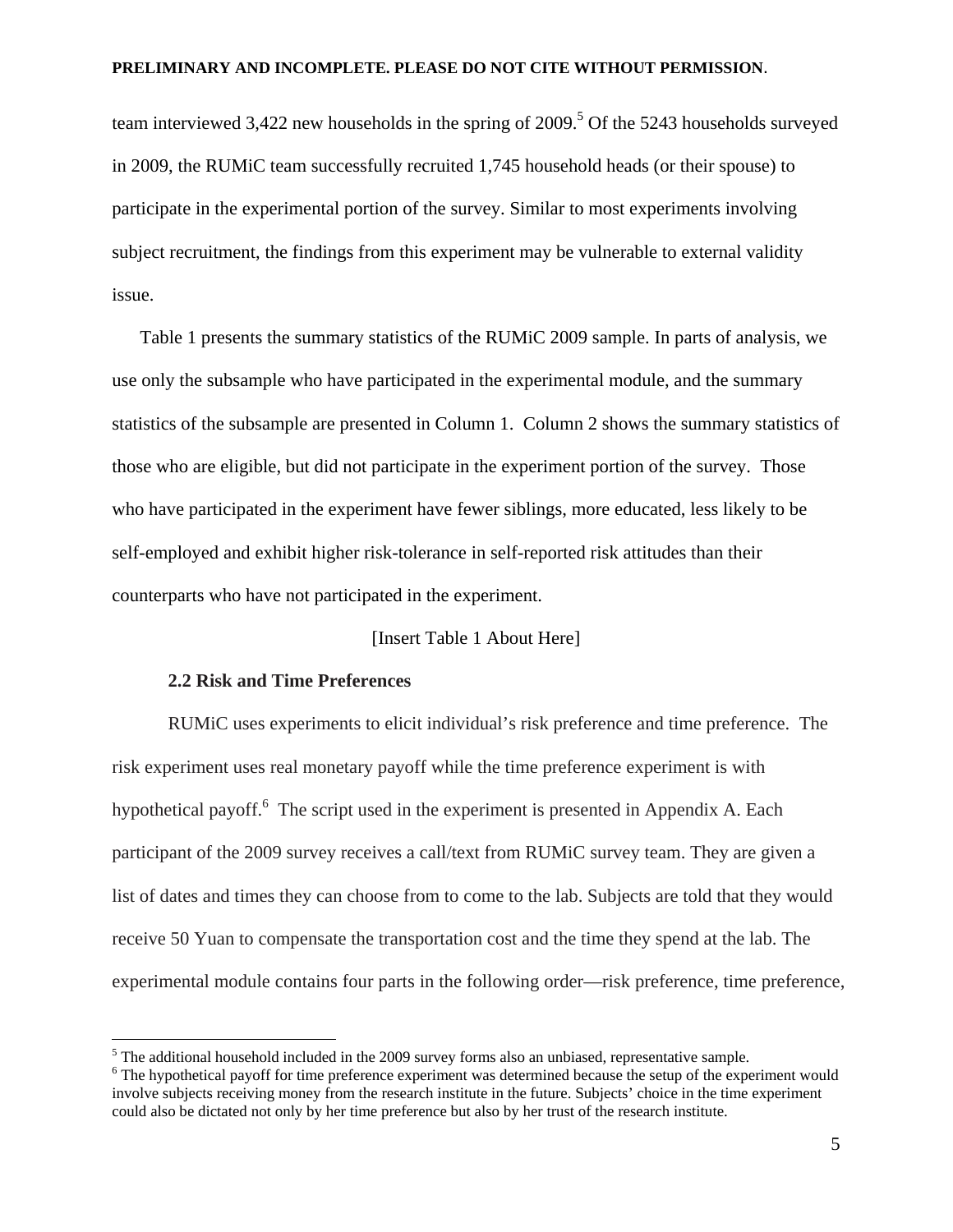cognitive test and trust experiment. Subjects are shown a standardized video demonstrating how each part of experiments works. For the purpose of this paper, we will focus on the risk and time preference parts of the experiment.<sup>7</sup>

Table 2 Panel A illustrates the risk experiment's entire payoff matrix.

[Insert Table 2 About Here]

| <b>15 Yuan for Sure</b> | If you throw $1 \cdot 2 \cdot 3$ , you win 20 Yuan<br>If you throw $4 \cdot 5 \cdot 6$ , you win 0 Yuan |
|-------------------------|---------------------------------------------------------------------------------------------------------|

The above figure demonstrates how Series 1, row 1 in Table 2 Panel A was presented to the subjects. It shows that lottery A (safe option) offers a 100% chance of receiving 15 Yuan (1USD ~6.77 Yuan). However, if one chooses lottery B (risky option), they would throw a die resulting in a 50% chance of receiving 20 Yuan and a 50% chance of receiving 0 Yuan. Each subject has to decide whether they prefer lottery A versus lottery B for each row within the series. In Series 1, lottery A does not change, but as we proceed down the matrix, the expected value of lottery B increases and eventually exceeds that of lottery A. Subjects are told one out of the 11 rows would be chosen randomly to play for real monetary payoff. We enforced monotonic switching, meaning that each subject was allowed to switch from lottery A to lottery B only once during each series.<sup>8</sup> The option of never switching (always choosing lottery A) or switching at row 1 (always choosing lottery B) were also available to all of the participants. In series 1, the more risk-averse individuals chose lottery A for a greater number of iterations before switching to lottery B. Throughout the later analysis, we are going to use this switching point 1 as a proxy for risk aversion. The advantage of using the switching point to represent one's risk attitudes

 $\overline{a}$ 

 $\frac{7}{7}$  The detail script and the preliminary results of trust game are available upon request.

 $8$  Holt and Laury (2002) use a similar choice-table procedure and they conclude that enforcing monotonic switching or not make little difference in individual choices.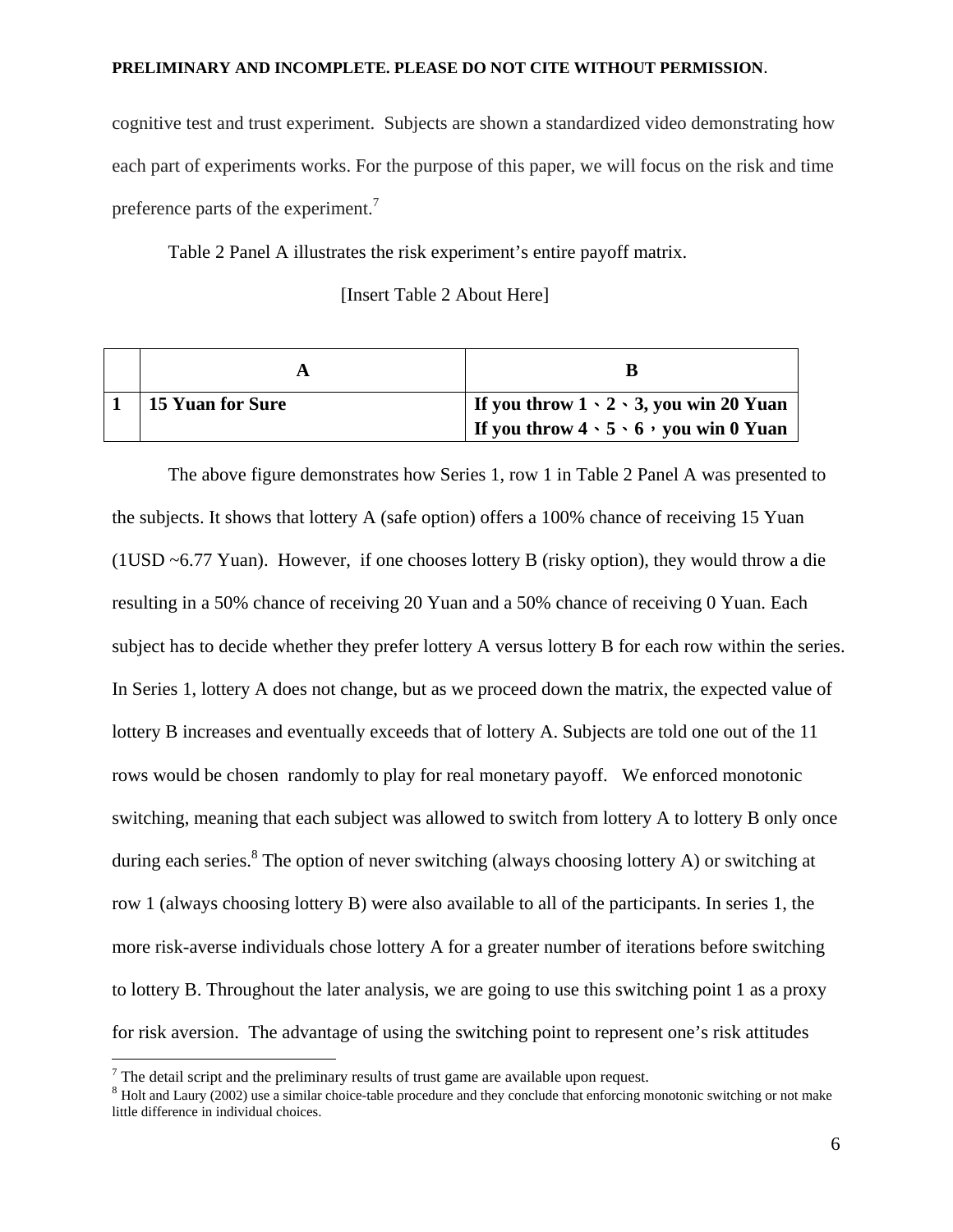rather than imputing a coefficient of risk aversion is that we do not need to make an assumption of the utility functional form. The imputation of coefficient is particularly sensitive to the functional form chosen. This nonparametric approach is also adopted by Dohmen et al (2010).

Figure 1 demonstrates the distribution of switching points of Series 1. As Figure 1 shows, there is a wide variation where participants switch from the safe option to risky option. About 70% of participants are risk averse, since they choose lottery B only after the expected payoff of the lottery B is greater than payoff of the safe option; about 20% of participants exhibit riskloving attitude. This number is higher than what Liu (2010) finds in her Chinese farmers sample that 7% of farmers are risk loving. It is not surprising given that RUMiC sample is drawn from the migrant population, who are probably more risk loving than non-migrant population.

## [Insert Figure 1 About Here]

Series 2 is designed to elicit individual time preference. Before proceeding with the analysis, it should be noted that empirically, few covariates have been found to predict individual time preference measured from the pair-wise experiments.<sup>9</sup> Pair-wise choices of Series 2 are also presented to subjects in the format similar to Series 1 (see Appendix for actual record sheet). Subjects are reminded that the time preference experiment is only a hypothetical experiment with no monetary payoff. The payoff matrix is in Table 2 Panel B. The choices the subjects are asked to make are between receiving 1000 Yuan in one month and receiving X Yuan in seven months. As the subject moves down the table, X would increase. For each row, the subject would have to make a choice, but again we enforce monotonic switching. Switching from A to B at the later rows would indicate that the subject has higher discount rate. Figure 2 depicts the histogram of Series 2 switching points. Although this experiment's payoff is only hypothetical, we still have a wide variation across switching points.

 $\overline{a}$ 

<sup>&</sup>lt;sup>9</sup> see Frederick, Loewenstein & O'Donoghue for an excellent overview on the experimental literature on time-discounting.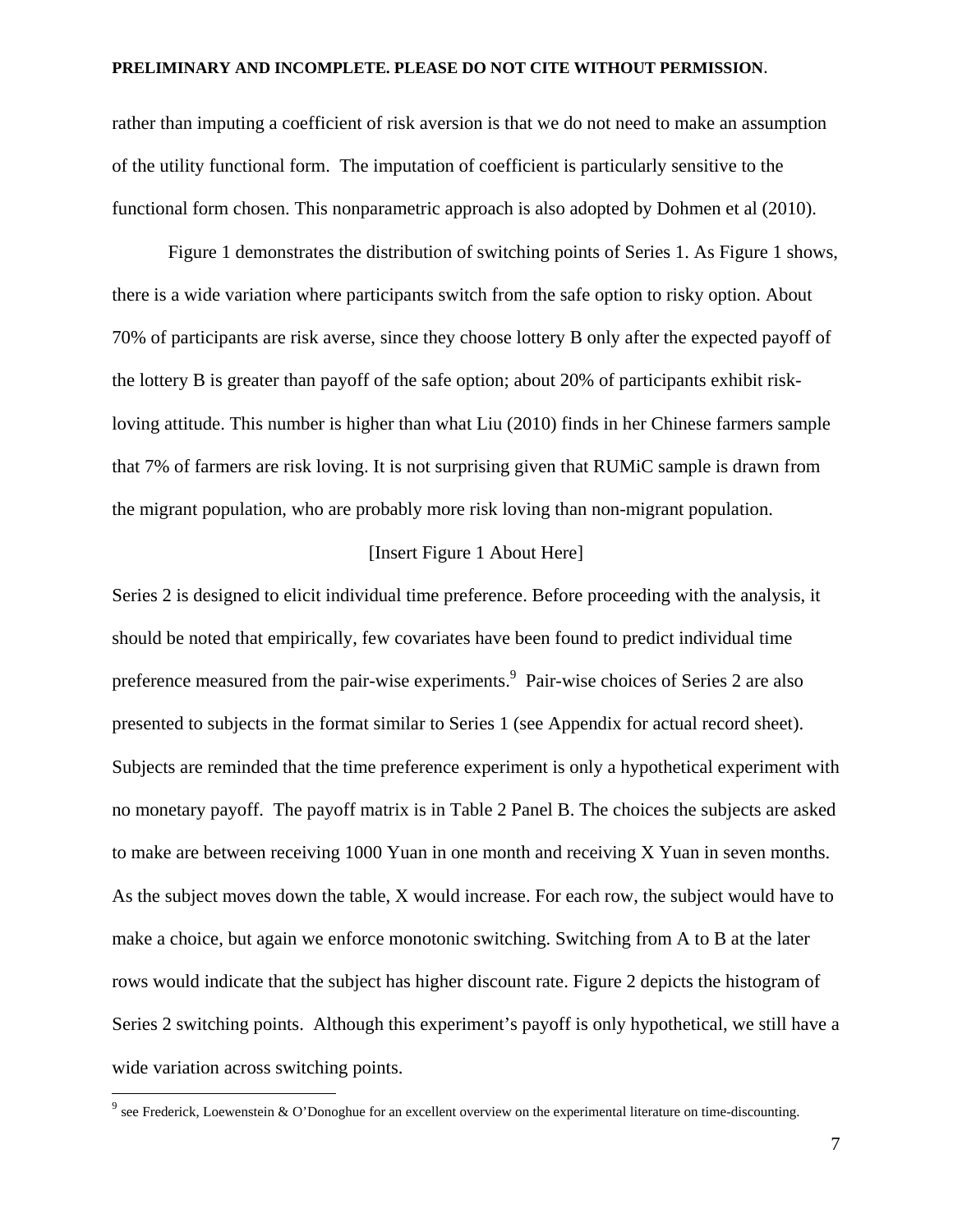## [Insert Figure 2 About Here]

One unique aspect of the experimental module is that all subjects are asked to complete a 30-minute Raven's Standard Progressive Matrices (RSPM). RSPM is widely used as a measure of cognitive ability. The advantage of RSPM over other types of cognitive ability tests is that it consists of only 60 nonverbal questions. Given that some of our subjects are not ethnically Chinese and some had only received little or no formal education, the nonverbal aspect is particular important, so as to minimize the impact of language skills and cultural bias. (see Appendix B for sample questions). Figure 3 shows the resulting distribution of cognitive ability in our sample. It shows that the mean score is 39.9 and the median score is 42 (out of 60).

To ease the interpretation of our results, we use direct measures of the RSPM test scores in our analysis.<sup>10</sup> For risk and time experiments, we use the nonparametric measures, switching point of each series elicited from the experiment, instead of imputing discount rates and coefficients of risk aversion based on a chosen utility function form.

#### **III. OLS and Probit Results**

 $\overline{a}$ 

#### **3.1 Willingness to Take Risk**

### [Insert Table 3 About Here]

We begin our analysis with the risk preference. We estimate the following regression model:

$$
P_i^1 = \alpha N_i + \gamma S_i + X_i \beta + \varepsilon_i \tag{1}
$$

where  $P_i^1$  the switching point in Series 1 for individual *i*.  $N_i$  is the number of siblings.  $S_i$  is size of social network. *Xi* is a vector of individual level controls—including hourly wage, wealth, gender, Table 3 Columns 1 to 3 show the relationship between switching point in Series 1 and

 $10$  One can also use the adjusted test score which is imputed based on the time subject takes to finish the test and the difficulty of the question that subjects answer correctly. For current version of the paper, we would only present the direct measure of test score.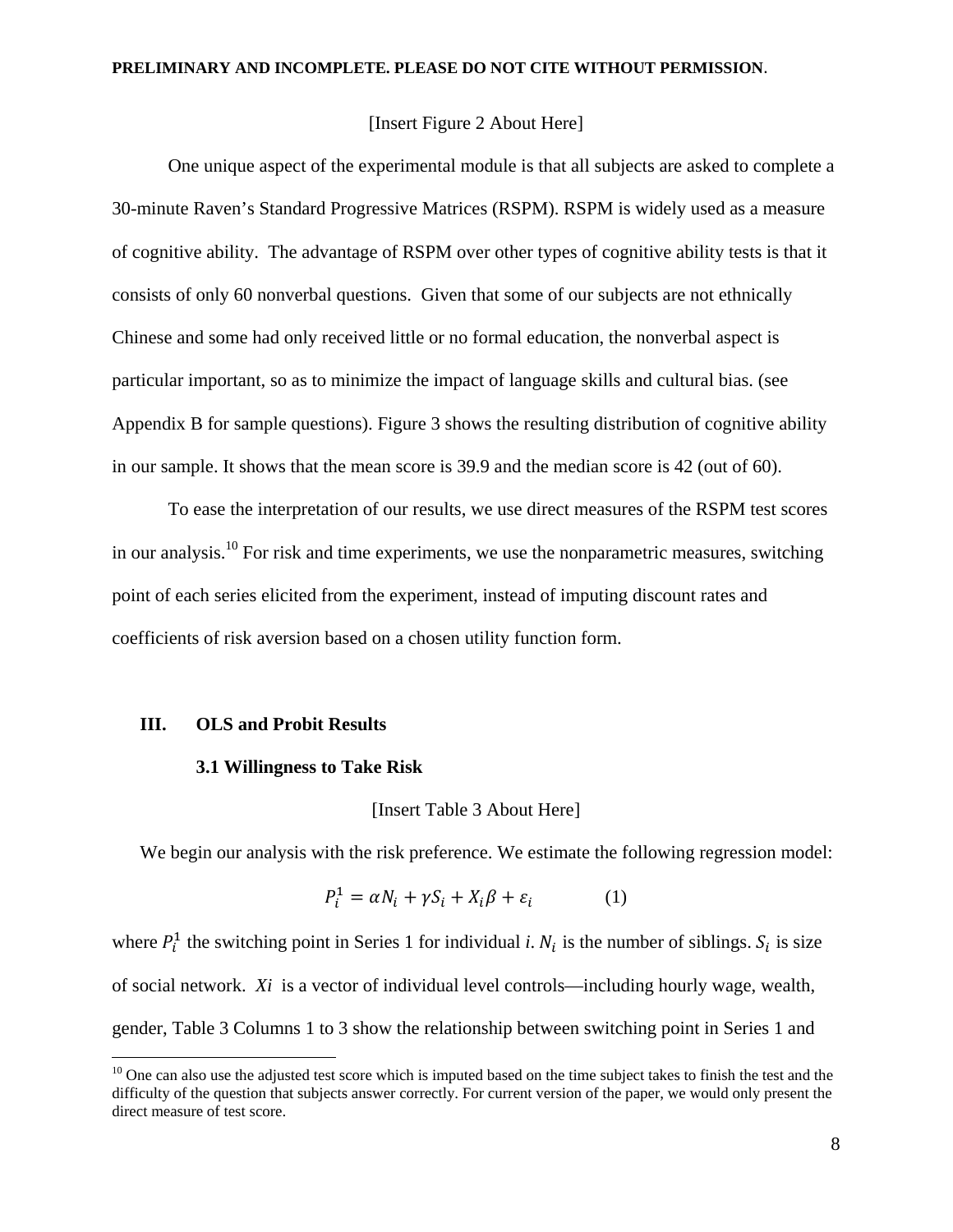various specifications. Having a higher switching point in risk experiment indicates more risk aversion. As for the main focus of the paper, we have two types of social network measures: one is the number of siblings, and the other one is friend-based social network, proxied by the number of people greeted/contacted/phoned during the last Chinese New Year subtracting the number of siblings. In Column 1, we use OLS regression with switching point 1 being the dependence variable and include only the most basic controls where the reverse causality problem is less severe, and we find that number of sibling is negatively correlated with risk aversion.<sup>11</sup> In Columns 2 and 3, we include a net wealth measure, which is proxied by the value of the durable goods owned and the value of the property owned in the city and subtract the total amount of debt. The negative coefficient on net wealth measure indicates that wealthier people are less risk averse. We have also tried to the natural log of the wealth proxies, but the results remain insignificant. Across all specifications, we find that females are more risk averse. Age also decreases one's willingness to take risk. Individuals who score higher on the cognitive ability test are willing to take on more risk. This confirms the findings of Dohmen et al (2010), Frederick (2006) and Benjamin et al. (2006). To the extent that we do not have a good measure of individual parental wealth, given that adult height is considered as a marker to reflect one's early environment, we also include height, but height appears to be not a good predictor of risk preference (regression result not reported in Table 3). Most interestingly, we find that having more siblings is negatively correlated with risk aversion while the friend-based social network does not seem to be correlated with risk preference.

1

 $11$  Since our dependent variable is not a continuous variable, we had also used order probit model and the main results are robust. We report the OLS regression result since we will be performing IV later in the analysis. The results would be more easily comparable.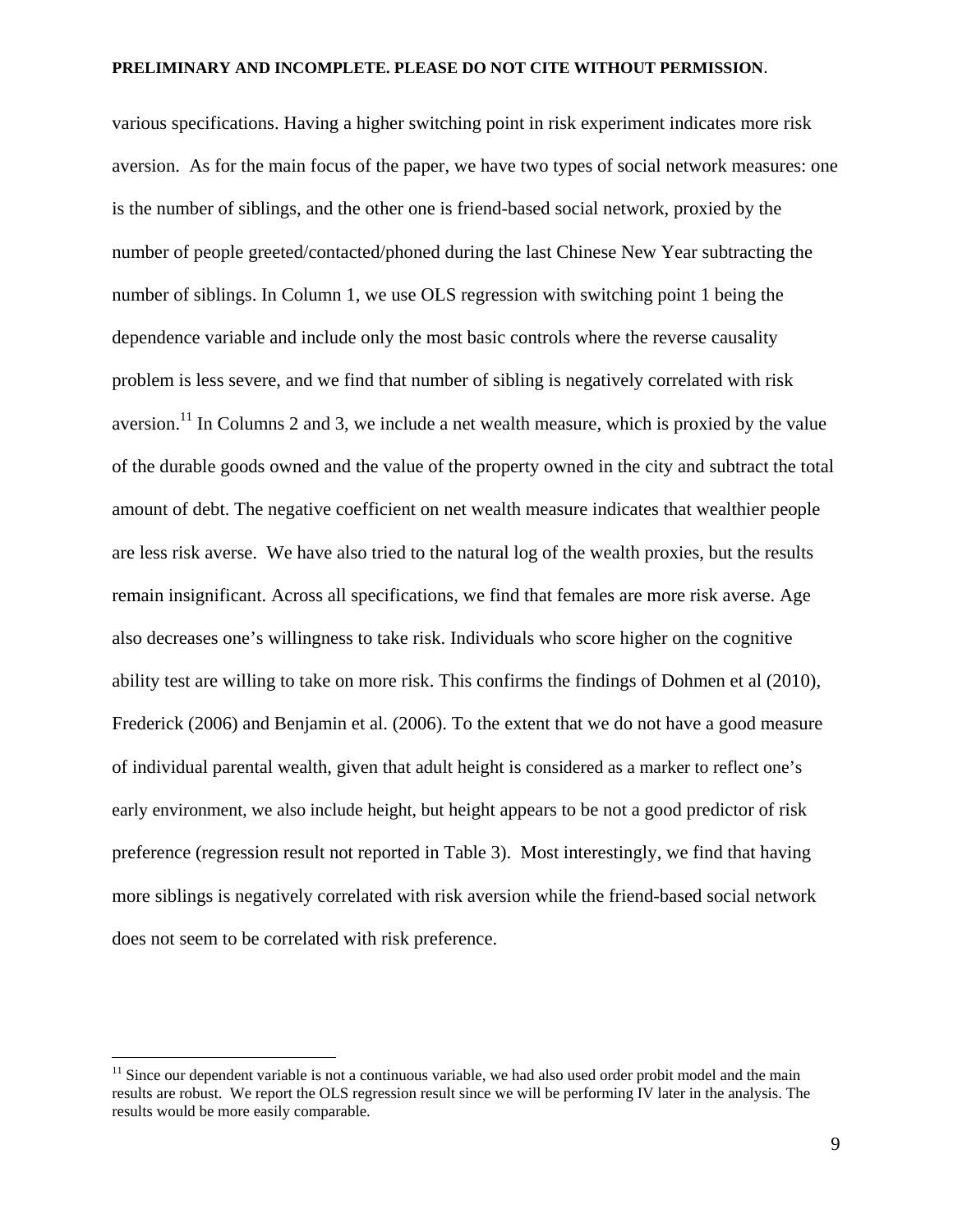In Column 3, we allow the coefficients to be differed by gender; therefore, interaction terms between female and covariates are included. <sup>12</sup> We find that there is little difference between the coefficients on number of sibling between men and women. On the other hand, women's risk taking behaviors are particularly affected by the size of their friend-based social network, whereas this relationship does not exist among men. We can only make conjecture as to why friendship should affect women more than men in willingness to take risk. One possibility is that given the son preference persist in Chinese culture, therefore, the majority part of bequests would be left to sons instead of daughters, thus, female need to rely on friend-based social network more than male. Those females with more friends are more likely to take risk. Another possibility that we cannot rule out is that a third factor is correlated with the number of friends and risk taking behavior only among women, but not men.

#### **3.2 Time Preference**

 $\overline{a}$ 

In Table 3 Column 4 to 6, we present the analysis with discount rate, proxied by switching point in Series 2, being the dependent variable. Those with a higher discount rate should switch later in the time preference experiment. Across specification, the only measure that is robust and significant is that women behave more impatiently in the experiment. We also find that wealth is negatively associated with discount rate—thus the wealthier individuals have lower discount rates. Given that we find little predictability in discount rates, for the rest of the paper, we would focus on risk-taking behaviors.

### **3.3 Self-Employment/Moving Out of Home Provinces**

 $12$  An F-test has been performed to test whether all female interaction term and female dummy are jointly equals to zero and we reject the null hypothesis at the 1% significance level.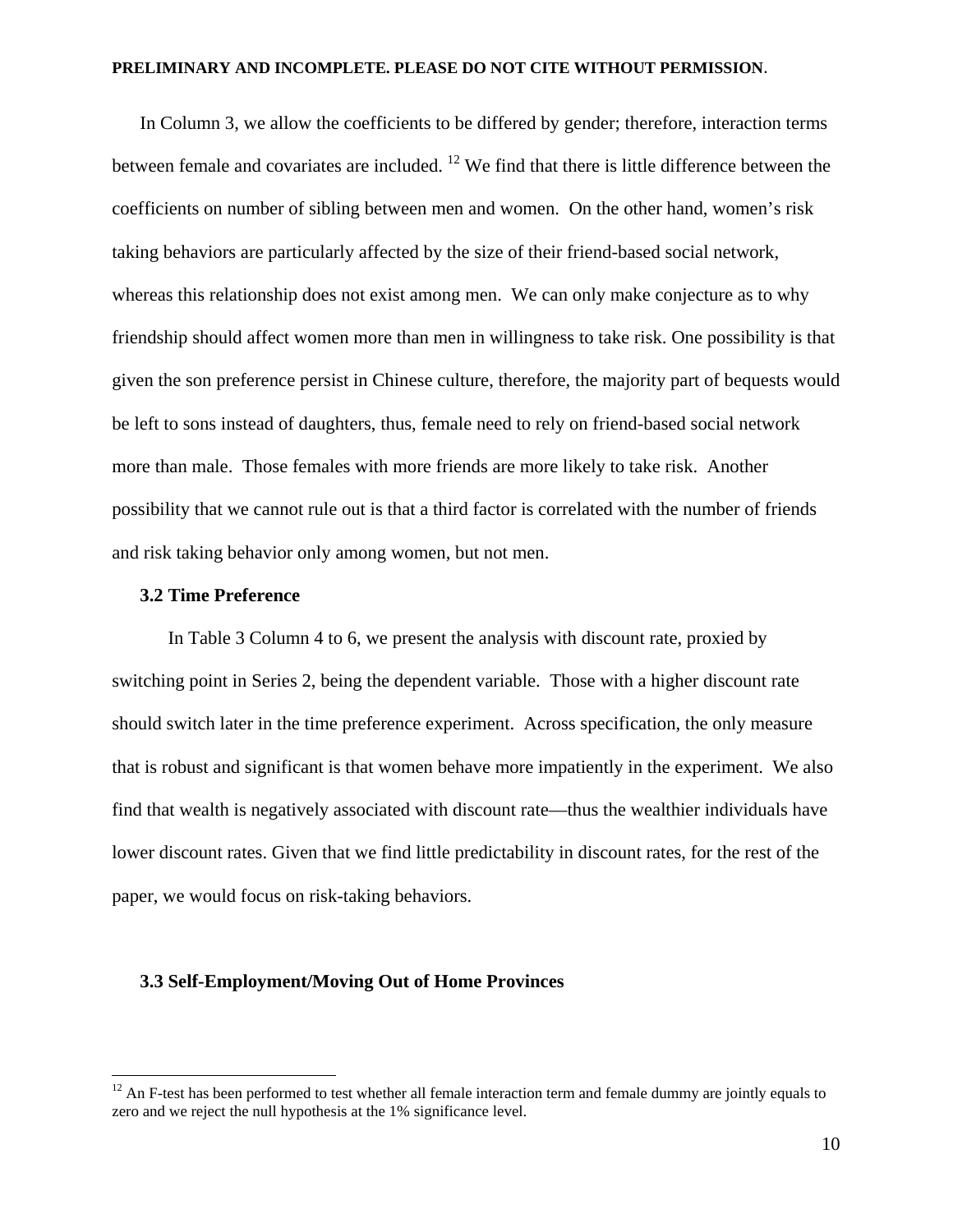While we find that family size is positively correlated with one's willingness to take risk in the lab experiment, it is unclear whether family size would be able to predict the real-world risk taking behaviors. In the survey, we have three measures of how much risk does one take in realworld. First, we have information on whether one is self employed. We also know whether they are self-employed because they cannot find a job or not. While self-employment can possibly be undesirable in other parts of the world, in China being self-employed is associated with higher monthly income (Frijters and Meng, 2010). In this part of analysis, we use a probit model where being self-employed is a dependent variable. The coefficients from the probit model are presented in Table 4 Columns 1 to 3. Across specifications, what we find is that having more siblings is positively correlated with becoming self-employed. This relationship does not differ between men and women. On the other hand, the size of friend-based social network is uncorrelated with self-employment. The correlation between self-employed and family size could be due to factors other than risk attitudes. For example, in our survey, we find that nearly half of the sample had considered being self-employed, but among those, 52 percent citing not being able to borrow enough money as the main reason stopping them to start their business.

## [Insert Table 4 About Here]

In Columns 4 to 6, the dependent variable is a dummy variable indicating whether one staying at their home province or not. We find that the coefficient on number of siblings is negative but insignificant. In Columns 7 to 9, a continuous variable, measuring the distance from one's home in rural area to the city one currently resides, is the dependent variable. To prevent that the results are driven by a few outliers, we use the natural log of distance measured as the dependent variable. The results show that having more siblings is positively associated with

11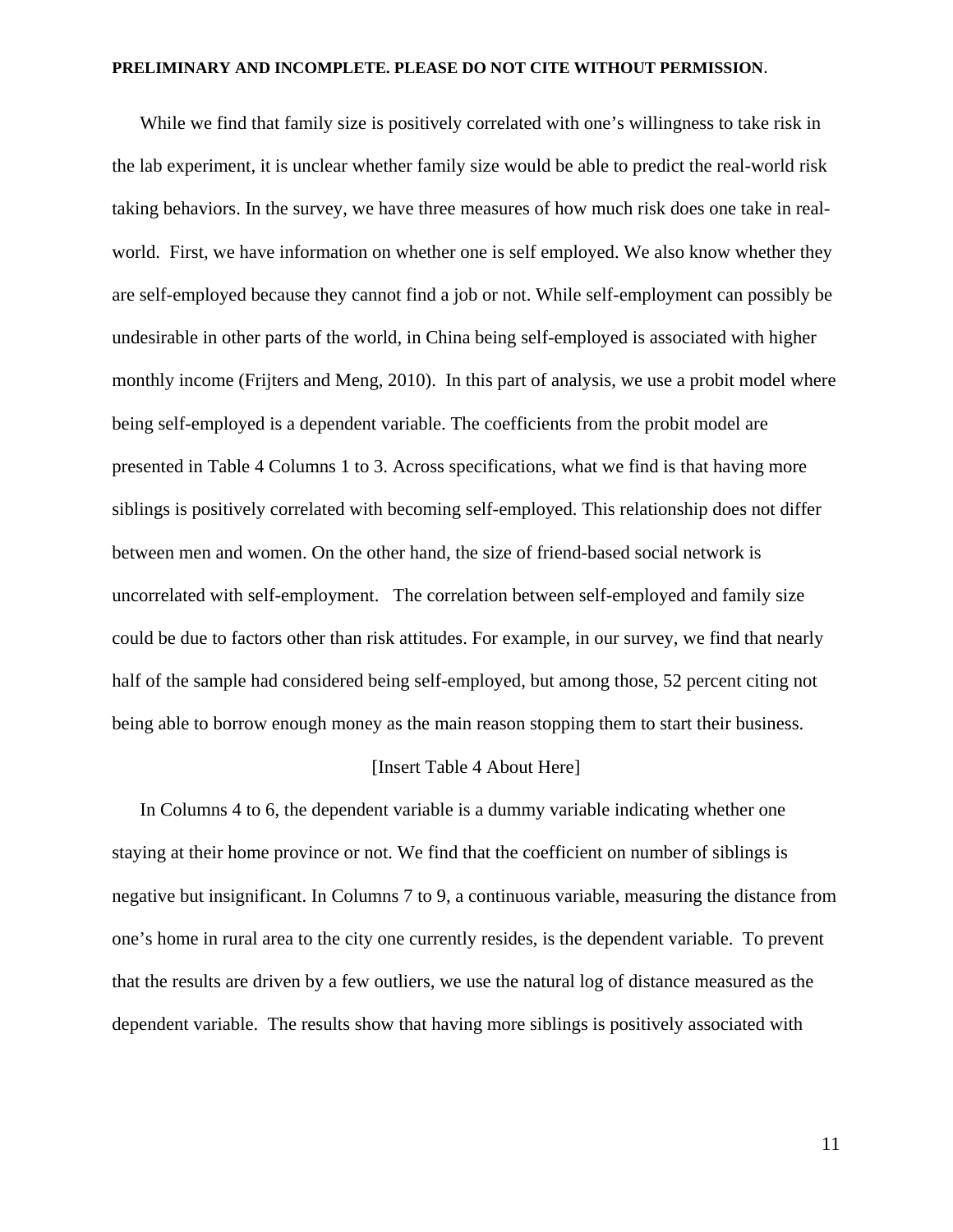moving farther away from home. In Column 4 to Column 9, the coefficient on social network is insignificant.

## [Insert Table 5 About Here]

For this part of analysis, we also try to replicate using the full sample, and the results are presented in Table 5. Unfortunately, in the full sample, we do not have distance from home to current residence estimated for all individuals yet, therefore, we can only replicate the results for self-employment and staying in one's home province. We find that the main coefficient of interest, the number of siblings, are significant and have the expected sign across specifications in the full sample.

## [Insert Table 6 About Here]

In Table 6, we further explore the possible differential impact of older and younger siblings. For every participant, we have information on their birth order and can impute the number of older sibling and younger siblings each one has. Similar to the specification in Table 5, we conduct the regression analysis but we substitute total number of siblings by the number of older and younger siblings. In Table 6, the dependent variable in each regression is listed on the top of the column. We find that having older siblings is associated with more risk-taking behavior in the lab experiment and more likely to move far from home. Having more siblings is positively correlated with being self-employed—the effect is bigger with the number of younger sibling. Overall, in this table, we find that those with more older siblings are more likely to take more risk in the experiment and start their own business and move far from home and this relationship does not really differ by gender.

### **IV. Instrumental Variable**

12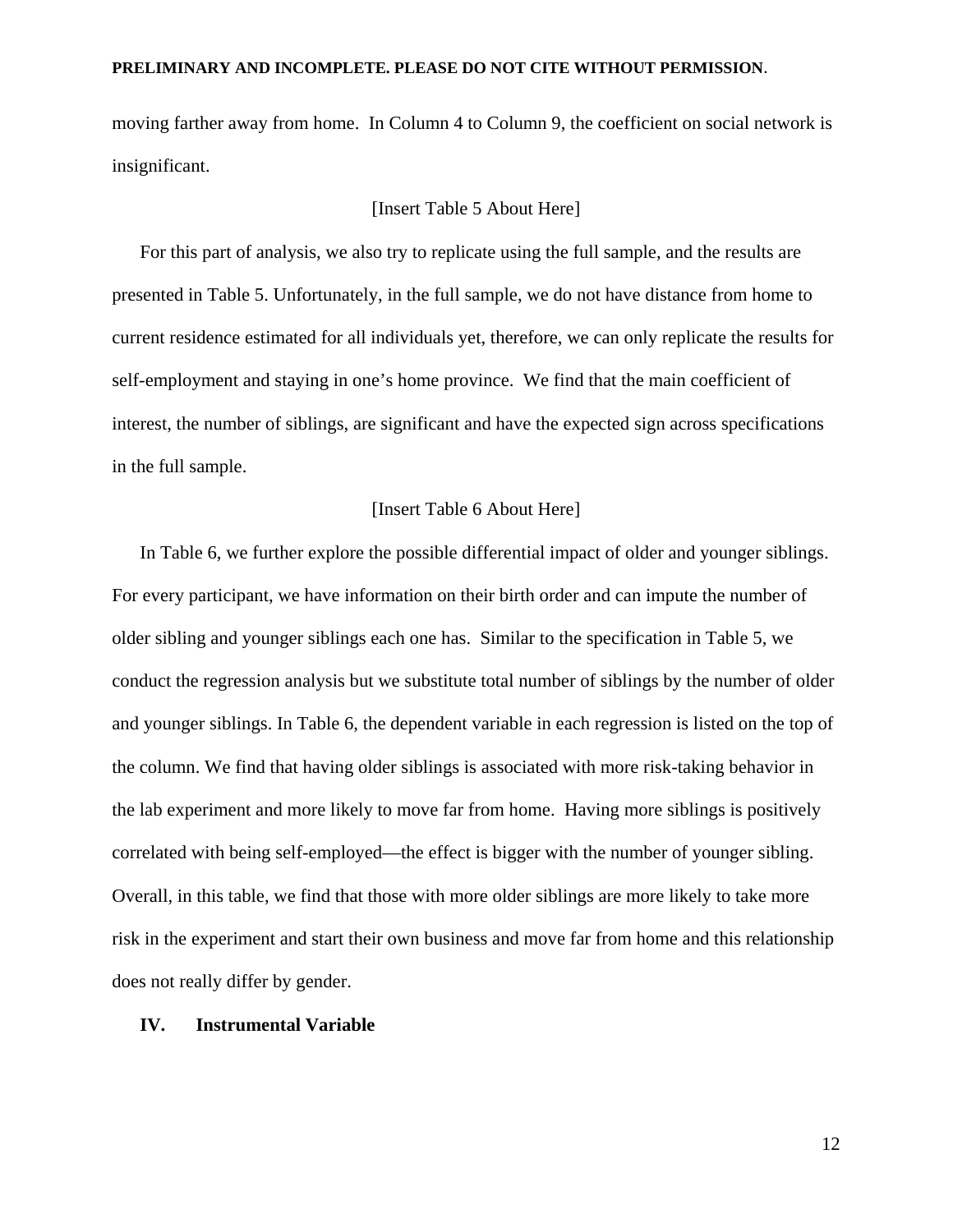The instrument we use is the implementation and the enforcement of one-child policy in China. Although the one-child policy was ostensibly carried out on a nationwide scale in 1979, the enforcement of the policy is differed at the local level. For example, an exemption rule, which allows rural couples to have two children, is only implemented in parts of the country.<sup>13</sup> Gu, Wang, Guo & Zhang (2007) survey the relaxation of one-child policy in the 1990s and estimate fertility levels that would obtain locally if all married couples had births at the levels permitted by local policy at the prefecture level.  $^{14}$  This imputed fertility level captures the quantitative difference of one child policy at the prefecture level. We then match it with our subjects' *hukuo* (household registration) at the prefecture level. These one-child policy instruments, measured at the migrants' home prefecture in the 1990s, influence one's sibling size, and they are unlikely to be contemporaneously correlated with how one behaves in the lab, or become self-employed in the city, or the distance migrants have moved from home. It is reasonable to assume that the one child policy may have differential impact on sibling size depending on the decade one was born. Therefore, we include a series of interaction term between the decade of birth and the local one-child policy measure as instruments. The first stage result is presented in Table 7. These IVs are jointly significant at the 1% level for all of cases. Table 8 presents the second stage result. Table 8 Column 2 shows that the number of sibling has a positive and significant effect (at 1% level) on being self-employed and number of sibling has a negative and significant effect on staying in one's home province. Our key result (other than the lab result) is robust to the IV estimation.

In a regression result not reported, we also find that our sets of one child policy IV only more impact on the number of younger siblings, but not the number of older siblings. Therefore,

 $\overline{a}$ 

<sup>&</sup>lt;sup>13</sup> A paper by Edlund, Li, Yi & Zhang (2007) use the variation of one child policy at the provincial level over time as an instrumental variable for sex ratio, however, the dataset is currently unavailable for public use.

 $14$  Prefecture is one administrative level below the province. There are a total of 420 prefecture-level in China.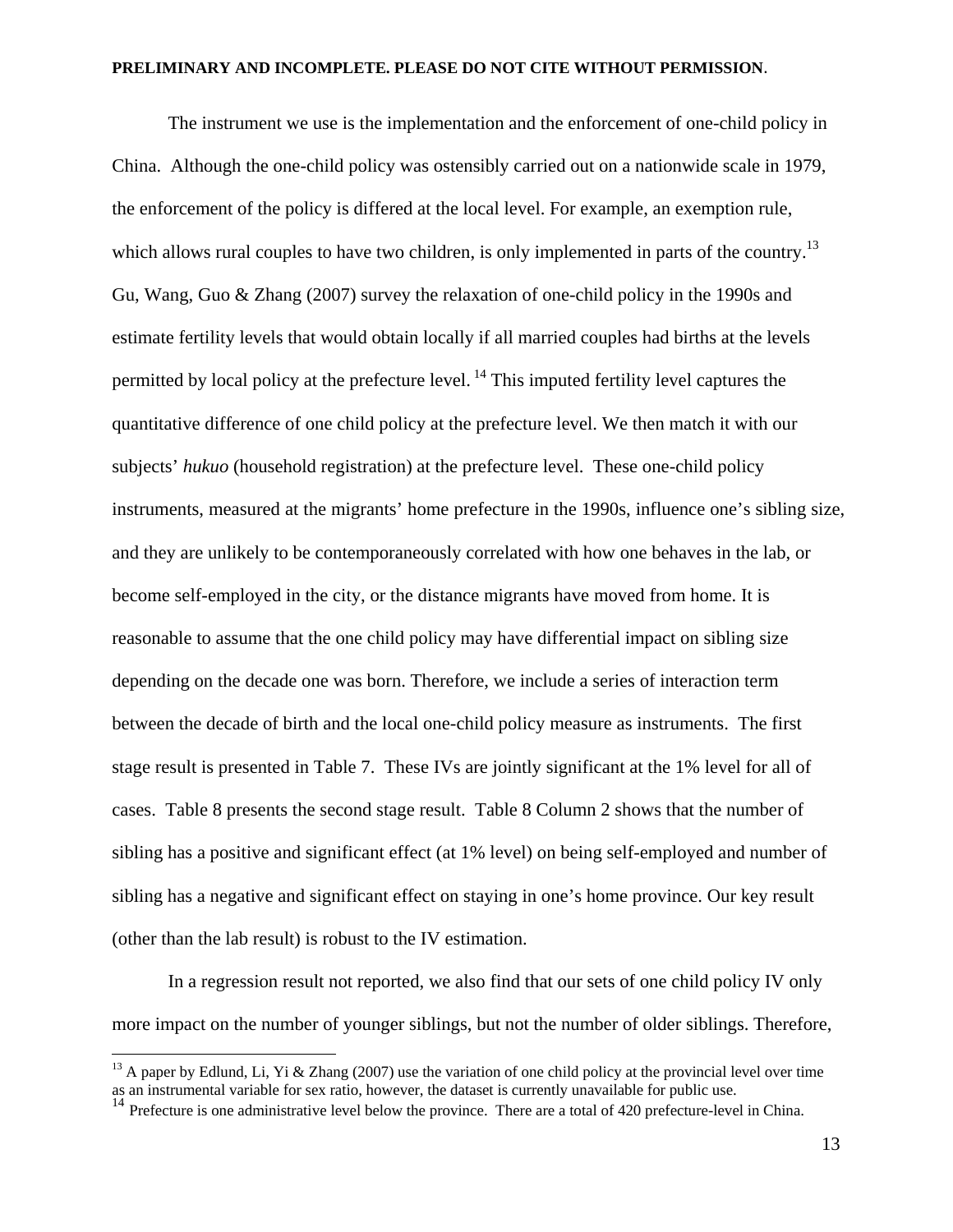in Table 9, we present IV regression results, where the number of younger sibling is instrumented. In this set of regressions, as before, our regression result is robust. We find that having more older and younger siblings would both lead to higher probability of being selfemployed, as well as moving farther away from home.

### **Discussion**

There is an extensive theoretical and empirical literature that investigates the effect of child quantity and quality trade-off (see Black, Devereux  $\&$  Salvanes). This paper does not speak to the quality of children directly, however, it can contribute to that literature by understand the channel through which the quantity of children can possibly dictate differential earnings when they become adult.

This paper intends to explore the effect of size of social network on individual risk-taking behavior and time preference. We find that in the case of Chinese migrant workers, having more siblings is positively associated with more risk taking behaviors, not only in the lab environment, but also including starting one's own business and leaving one's home province. On the other hand, friend-based social network seem to have little or no effect on one's risk-taking behaviors. Our results remain robust when we use instrument controlling for size of siblings. Our result also suggests that the implementation of one child policy may bring us a new generation of more riskaverse cohort. Given that being risk-seeking and self-employed are both associated with higher monthly salary in China, one child policy could possibly hinder Chinese economic growth.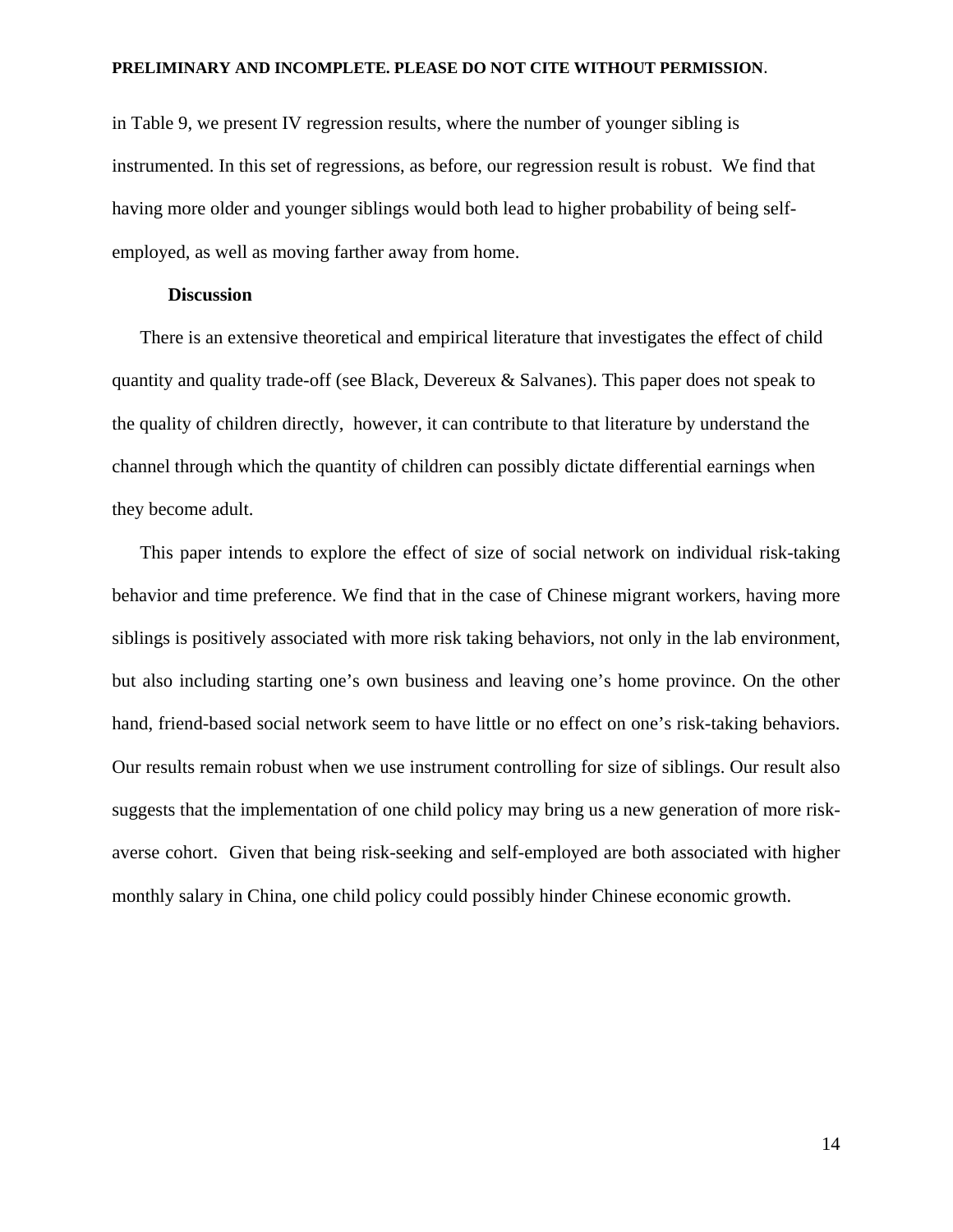# **Reference**

Altonji, J. G., F. Hayashi and L. J. Kotlikoff (1992): "Is the Extended Family Altruistically Linked? Direct Tests Using Micro Data," *The American Economic Review*, 82(5), 1177-1198.

Benjamin, D. J., S. Brown and J. Shapiro (2006): "Who is 'Behavioral'? Cognitive Ability and Anomalous Preferences," Harvard University mimeo.

Besley, T. (1995): "Nonmarket Institutions for Credit and Risk Sharing in Low-Income Countries," *The Journal of Economic Perspectives*, 9(3), 115-127.

Black, S. E., P. J. Devereux and K. G. Salvanes (2005): "The More the Merrier? The Effect of Family Size and Birth Order on Children's Education," *The Quarterly Journal of Economics*, 120(2), 669-700.

Case, A. and C. Paxson (2008): "Height, Health, and Cognitive Function at Older Ages," *American Economic Review, 98*(2), 463-67.

Charness, G. and G. Genicot (2009): "Informal Risk Sharing in an Infinite-Horizon Experiment\*," *The Economic Journal*, 119(537), 796-825.

Coate, S. and M. Ravallion (1989): "Reciprocity Without Commitment: Characterization and Performance of Informal Risk-Sharing Arrangements," Warwick - Development Economics Research Centre.

Cox, D. and M. Fafchamps (2007): "Chapter 58 Extended Family and Kinship Networks: Economic Insights and Evolutionary Directions," in *Handbook of Development Economics*, ed. by T. Paul Schultz and John A. Strauss: Elsevier.

Dercon, S. (2002): "Income Risk, Coping Strategies, and Safety Nets," *The World Bank Research Observer*, 17(2), 141-166.

Dercon, S. and P. Krishnan (2000): "In Sickness and in Health: Risk Sharing within Households in Rural Ethiopia," *Journal of Political Economy*, 108(4), 688-727.

Dohmen, T. J., A. Falk, D. Huffman, J. Schupp, U. Sunde and G. Wagner (2006): "Individual Risk Attitudes: New Evidence from a Large, Representative, Experimentally-Validated Survey," CEPR Discussion Paper No. 5517.

Fafchamps, M. and F. Gubert (2007): "The formation of risk sharing networks," *Journal of Development Economics*, 83(2), 326-350.

Fafchamps, M. and S. Lund (2003): "Risk-sharing networks in rural Philippines," *Journal of Development Economics*, 71(2), 261-287.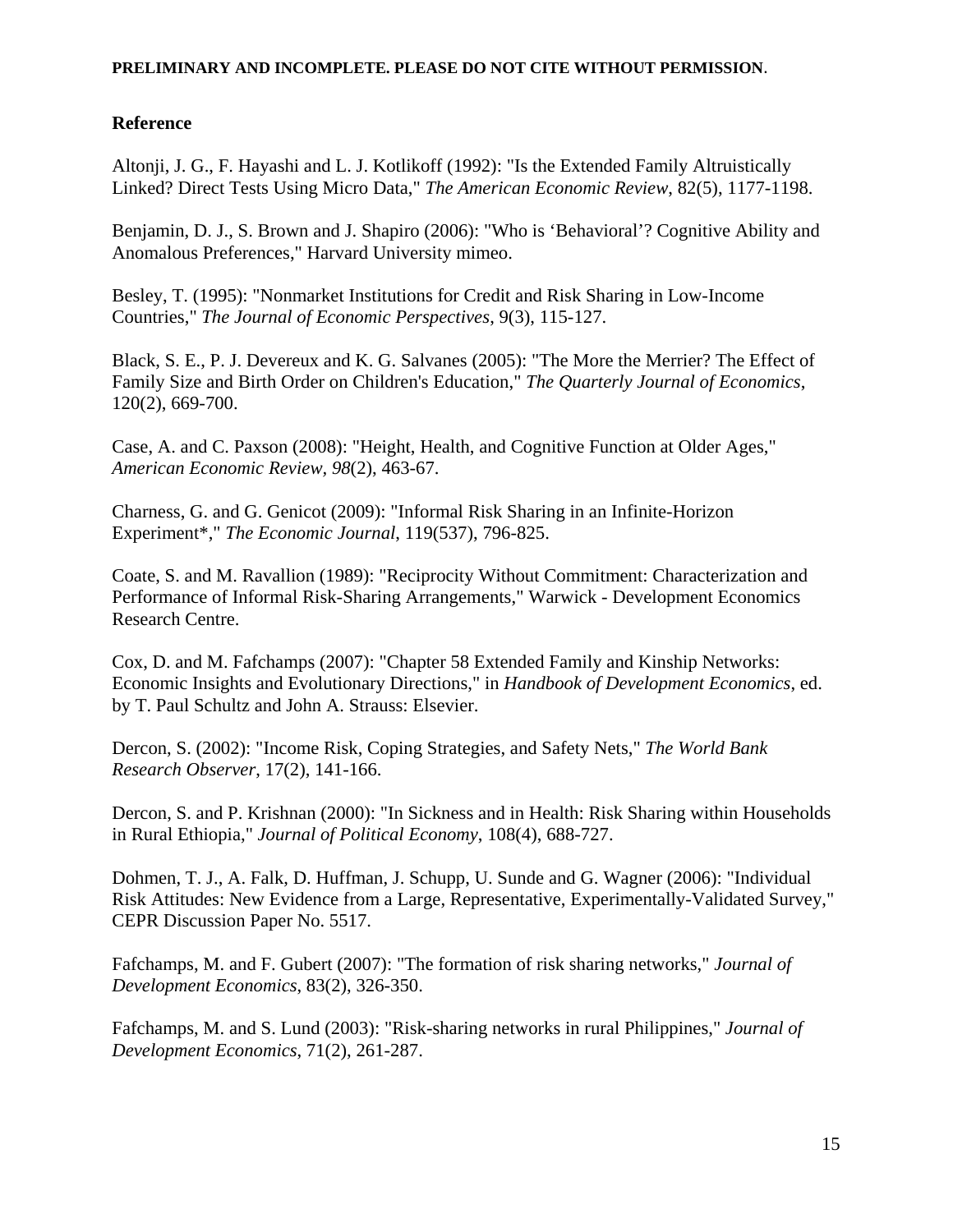Foster, A. D. and M. R. Rosenzweig (2001): "Imperfect Commitment, Altruism, and the Family: Evidence from Transfer Behavior in Low-Income Rural Areas," *Review of Economics and Statistics*, 83(3), 389-407.

Guiso, L., P. Sapienza and L. Zingales (2004): "The Role of Social Capital in Financial Development," *The American Economic Review*, 94(3), 526-556.

Hoff, K. and A. Sen (2005): "The kin system as a poverty trap?" The World Bank.

Hsee, C. K. and E. U. Weber (1999): "Cross-national differences in risk preference and lay predictions," *Journal of Behavioral Decision Making*, 12(2), 165-179.

Loewenstein, G. (1999): "Experimental Economics from the Vantage-Point of Behavioural Economics," *The Economic Journal*, 109(453, Features), F25-F34.

Munshi, K. D. and M. R. Rosenzweig (2009): "Why is Mobility in India so Low? Social Insurance, Inequality, and Growth," *SSRN eLibrary*.

Rosenzweig, M. R. (1993): "Women, Insurance Capital, and Economic Development in Rural India," *The Journal of human resources*, 28(4, Special Issue: Symposium on Investments in Women's Human Capital and Development), 735-758.

Rosenzweig, M. R. (1988): "Risk, Implicit Contracts and the Family in Rural Areas of Low-Income Countries," *The Economic Journal*, 98(393), 1148-1170.

Sadoulet, E., A. d. Janvry and S. Fukui (1997): "The Meaning of Kinship in Sharecropping Contracts," *American Journal of Agricultural Economics*, 79(2), 394-406.

Shavell, S. (1979): "Risk Sharing and Incentives in the Principal and Agent Relationship," *The Bell Journal of Economics*, 10(1), 55-73.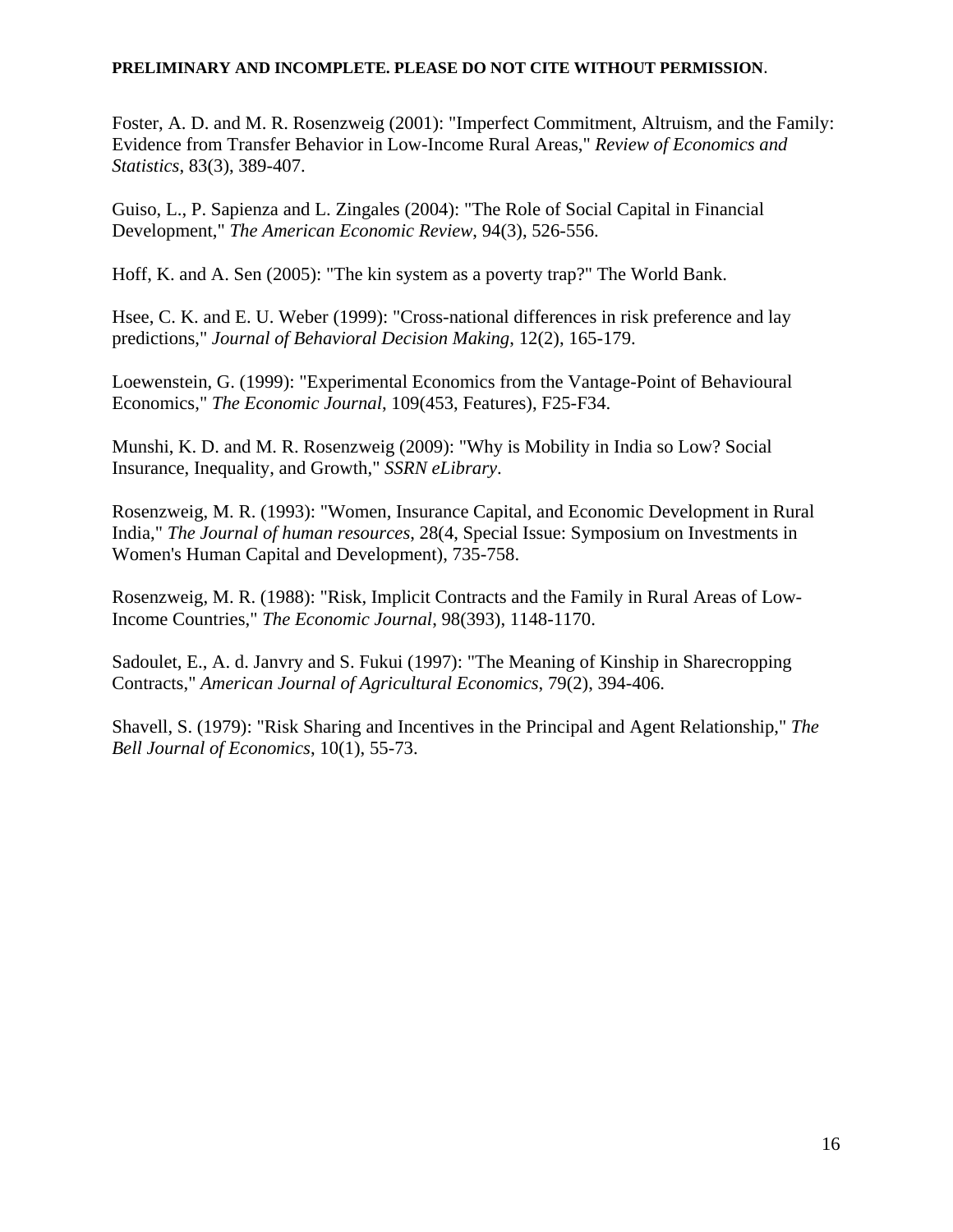

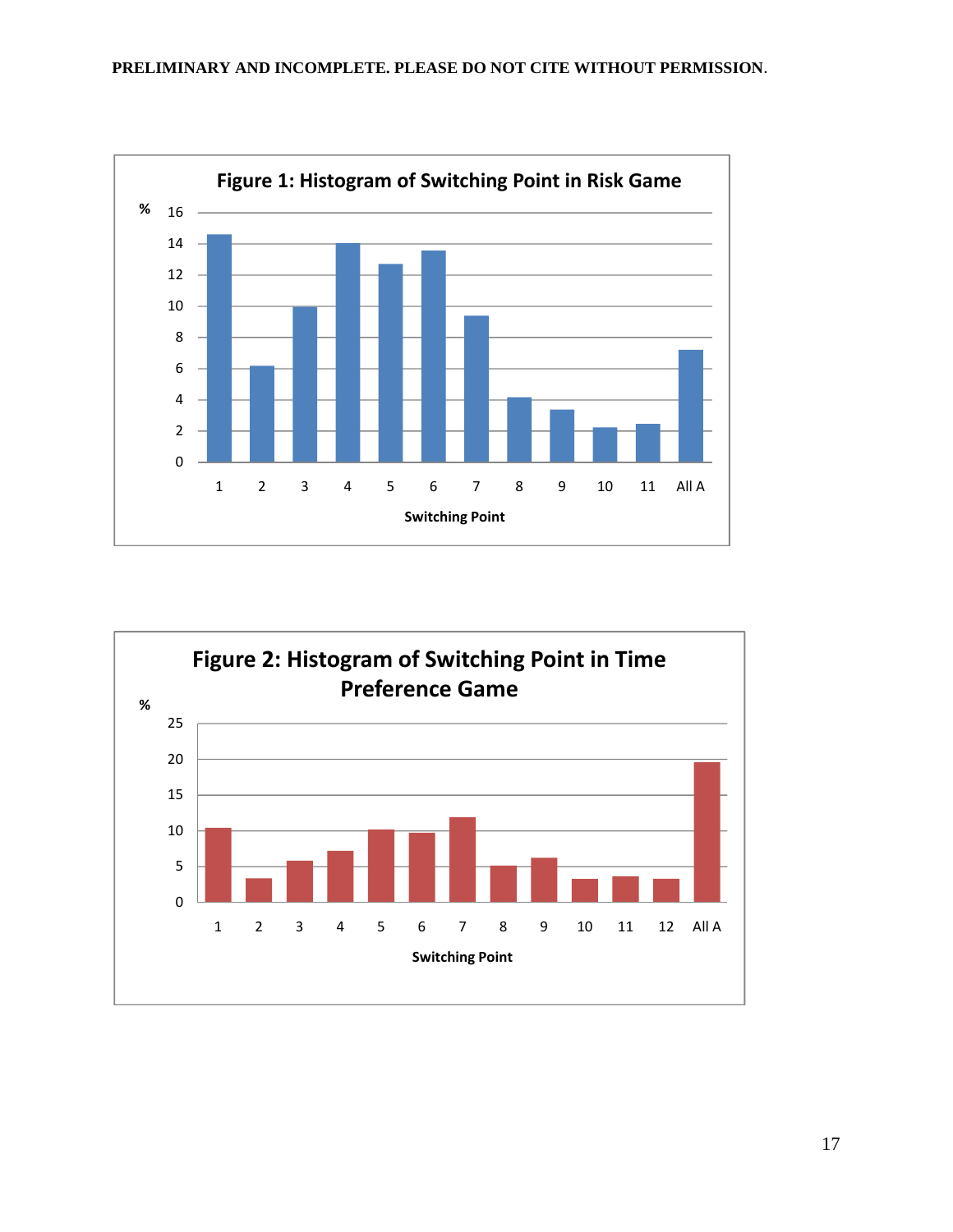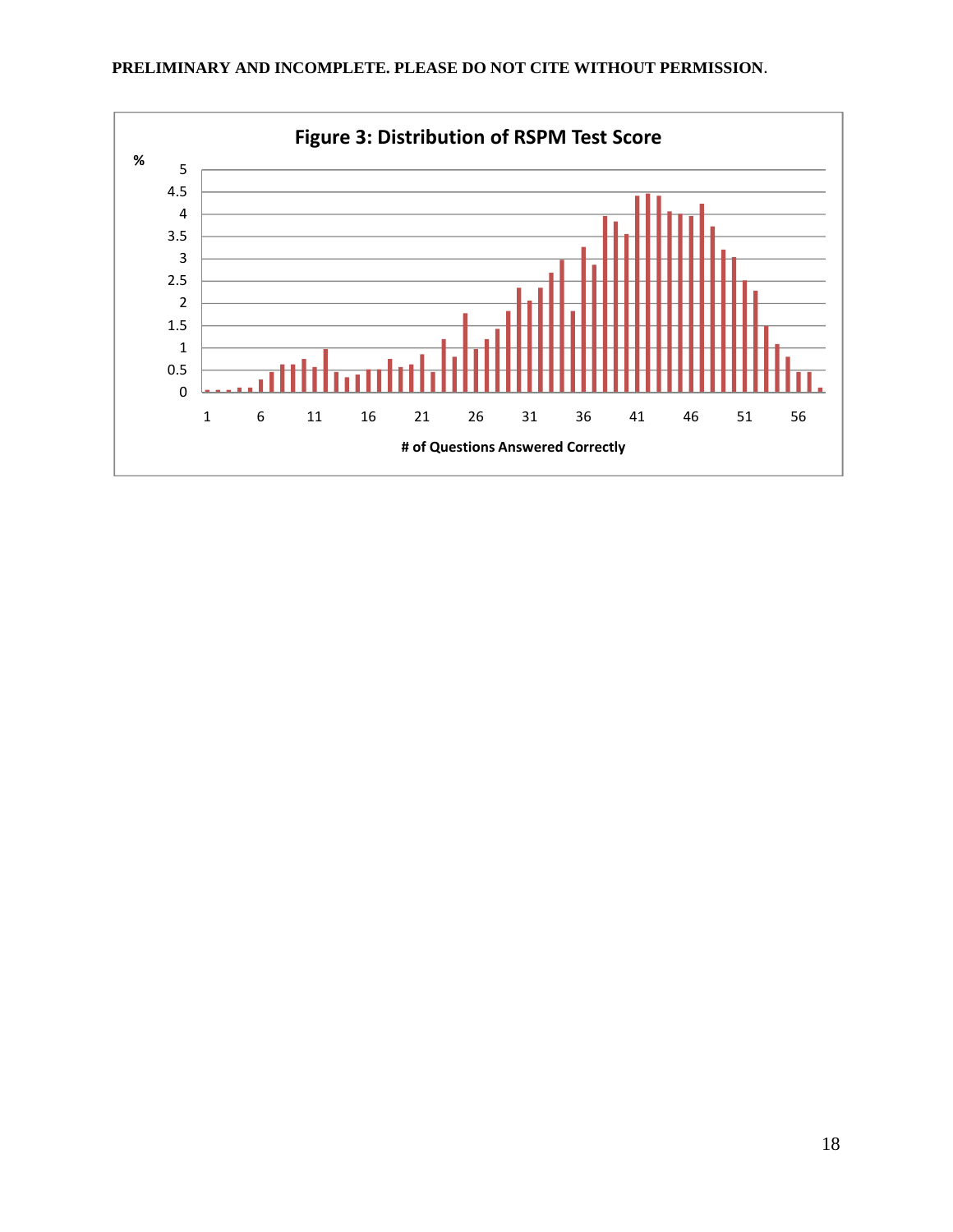|                                               | <b>Experiment</b> | Non Expermental     |
|-----------------------------------------------|-------------------|---------------------|
|                                               | Participants      | <b>Participants</b> |
| Female                                        | 0.35              | 0.33                |
|                                               | (0.48)            | (0.47)              |
| Age                                           | 31.06             | 31.97               |
|                                               | (9.84)            | (10.71)             |
| Raw IQ Score (out of 60)                      | 39.90             |                     |
|                                               | (11.17)           |                     |
| Non Han Ethnicity                             | 0.02              | 0.02                |
|                                               | (0.13)            | (0.15)              |
| <b>Currently Married</b>                      | 0.55              | 0.57                |
|                                               | (0.50)            | (0.50)              |
| Size of Social network <sup>a</sup> (persons) | 23.4              | 24.32               |
|                                               | (25.7)            | (25.77)             |
| Number of Siblings                            | 2.10              | $2.28*$             |
|                                               | (1.61)            | (1.65)              |
| Education (year)                              | 9.68              | $9.32*$             |
|                                               | (2.60)            | (2.50)              |
| Hourly Wage (Yuan)                            | 7.30              | 7.92                |
|                                               | (5.14)            | (33.6)              |
| Wealth Per Capita (yuan)                      | 6840.70           | 6391.53             |
|                                               | (40,036)          | (33, 681)           |
| Self-Employed                                 | 0.21              | $0.23*$             |
|                                               | (0.40)            | (0.42)              |
| % Staying at the Home Province                | 0.64              | $0.53*$             |
|                                               | (0.48)            | (0.50)              |
| <b>General Risk Taking Measures</b>           | 4.36              | $4.13*$             |
| (1=risk averse10 =risk loving)                | (2.57)            | (2.66)              |
| Height (meter)                                | 1.66              | 1.66                |
|                                               | (0.07)            | (0.07)              |
| Observations                                  | 1744              | 3481                |

**Table 1: Summary Statistics of Head of Households in 2009 Survey**

Note: Standard Deviations are presented in parentheses.

\* indicates whether the samples are statistically different at 5 % level a. size of social network represents the number of people the subject had contacted during Chinese New Year in 2009.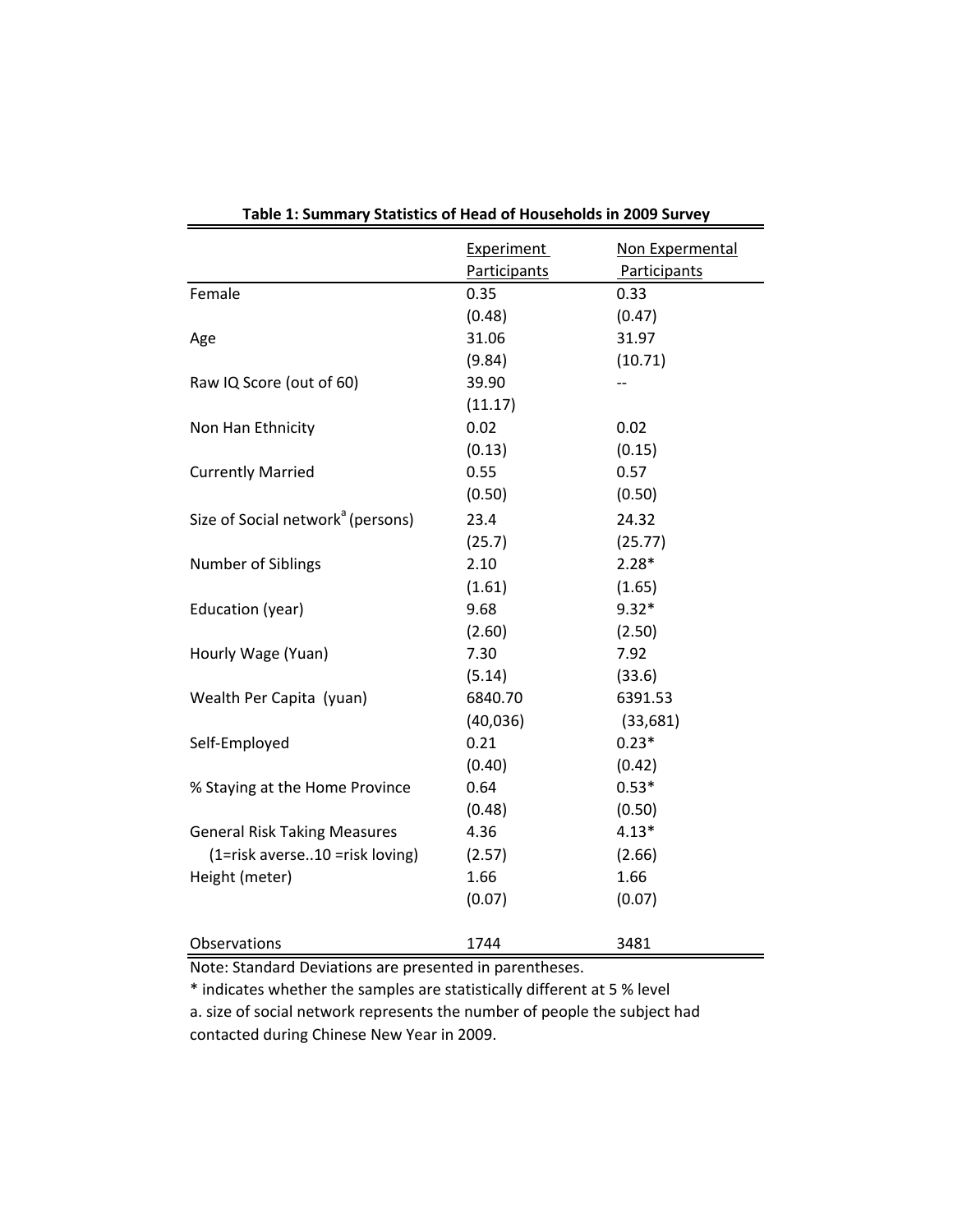Table 2: Payoff Matrix from the Experiment

Panel A: Risk experiment

| Series 1 | Option A             | Option B                                         |
|----------|----------------------|--------------------------------------------------|
| 1        | 100% winning 15 Yuan | 50% of winning 20 Yuan and 50% of winning 0 Yuan |
| 2        | 100% winning 15 Yuan | 50% of winning 25 Yuan and 50% of winning 0 Yuan |
| 3        | 100% winning 15 Yuan | 50% of winning 30 Yuan and 50% of winning 0 Yuan |
| 4        | 100% winning 15 Yuan | 50% of winning 35 Yuan and 50% of winning 0 Yuan |
| 5        | 100% winning 15 Yuan | 50% of winning 40 Yuan and 50% of winning 0 Yuan |
| 6        | 100% winning 15 Yuan | 50% of winning 45 Yuan and 50% of winning 0 Yuan |
|          | 100% winning 15 Yuan | 50% of winning 50 Yuan and 50% of winning 0 Yuan |
| 8        | 100% winning 15 Yuan | 50% of winning 55 Yuan and 50% of winning 0 Yuan |
| 9        | 100% winning 15 Yuan | 50% of winning 60 Yuan and 50% of winning 0 Yuan |
| 10       | 100% winning 15 Yuan | 50% of winning 65 Yuan and 50% of winning 0 Yuan |
| 11       | 100% winning 15 Yuan | 50% of winning 70 Yuan and 50% of winning 0 Yuan |

#### Panel B: Patience experiment

| Series 2 | Option A                       | Option B                        |
|----------|--------------------------------|---------------------------------|
|          | Receiving 1000 Yuan in 1 month | Receiving 1025 Yuan in 7 months |
|          | Receiving 1000 Yuan in 1 month | Receiving 1075 Yuan in 7 months |
| 3        | Receiving 1000 Yuan in 1 month | Receiving 1125 Yuan in 7 months |
| 4        | Receiving 1000 Yuan in 1 month | Receiving 1175 Yuan in 7 months |
| 5        | Receiving 1000 Yuan in 1 month | Receiving 1225 Yuan in 7 months |
| 6        | Receiving 1000 Yuan in 1 month | Receiving 1275 Yuan in 7 months |
|          | Receiving 1000 Yuan in 1 month | Receiving 1325 Yuan in 7 months |
| 8        | Receiving 1000 Yuan in 1 month | Receiving 1375 Yuan in 7 months |
| 9        | Receiving 1000 Yuan in 1 month | Receiving 1425 Yuan in 7 months |
| 10       | Receiving 1000 Yuan in 1 month | Receiving 1475 Yuan in 7 months |
| 11       | Receiving 1000 Yuan in 1 month | Receiving 1525 Yuan in 7 months |
| 12       | Receiving 1000 Yuan in 1 month | Receiving 1575 Yuan in 7 months |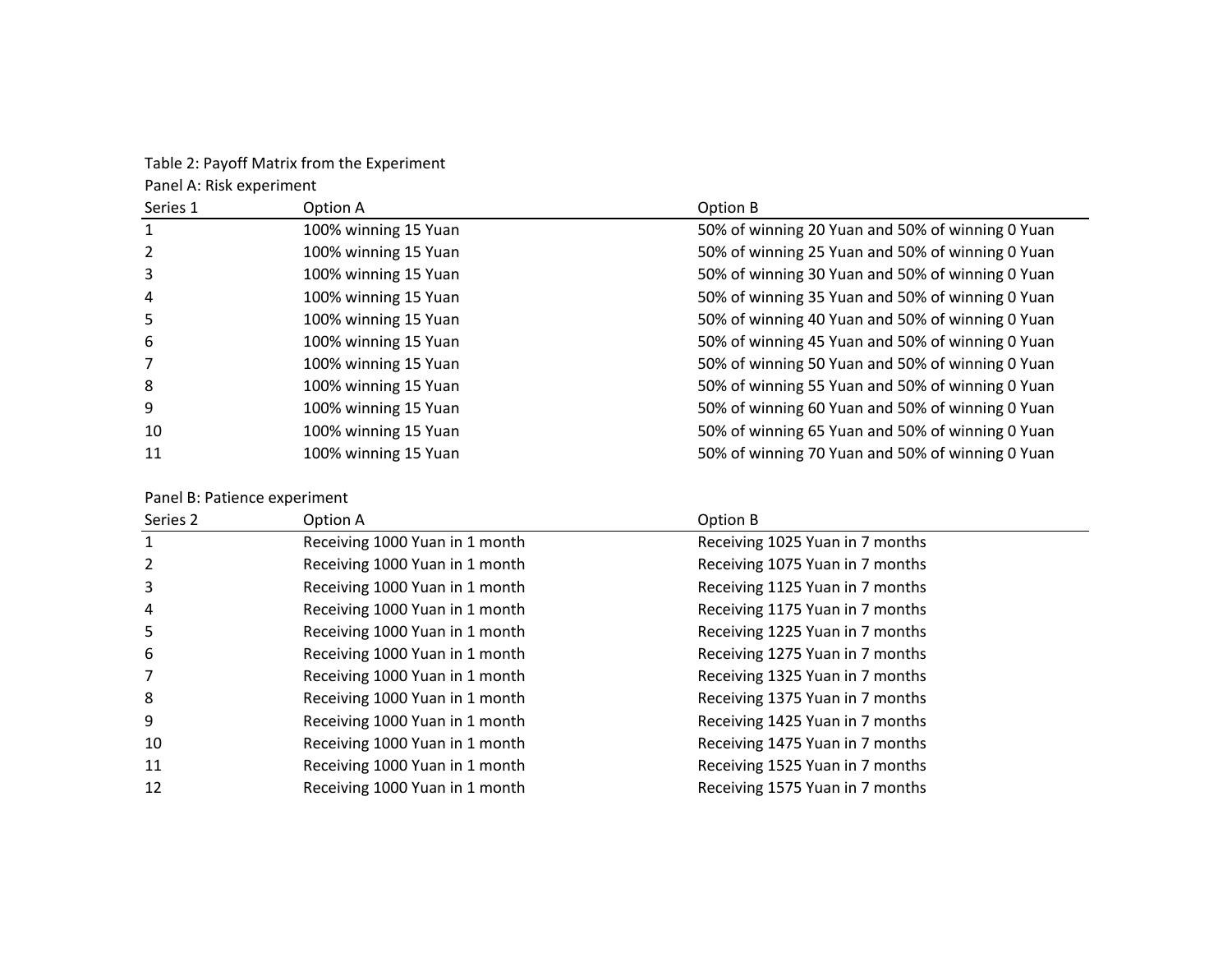| Dependent Variable                           |                               | Switch Point 1: Risk Aversion<br>(the higher the more risk averse) |                               |                         | Switch Point 2: Time Preference<br>(the higher the more impatient) |                            |  |  |
|----------------------------------------------|-------------------------------|--------------------------------------------------------------------|-------------------------------|-------------------------|--------------------------------------------------------------------|----------------------------|--|--|
| female                                       | (1)<br>0.767<br>$(0.174)$ *** | (2)<br>0.739<br>$(0.178)$ ***                                      | (3)<br>3.694<br>$(1.270)$ *** | (4)<br>0.141<br>(0.189) | (5)<br>0.139<br>(0.192)                                            | (6)<br>2.912<br>$(1.566)*$ |  |  |
| age                                          | 0.041<br>$(0.010)$ ***        | 0.037<br>$(0.012)$ ***                                             | 0.048<br>$(0.014)$ ***        | $-0.009$<br>(0.011)     | $-0.009$<br>(0.012)                                                | 0.004<br>(0.015)           |  |  |
| <b>Num of Sibling</b>                        | $-0.149$<br>$(0.057)$ ***     | $-0.15$<br>$(0.060)$ **                                            | $-0.161$<br>$(0.069)$ **      | 0.002<br>(0.068)        | 0.004<br>(0.070)                                                   | $-0.054$<br>(0.088)        |  |  |
| female* numsib                               |                               |                                                                    | 0.057<br>(0.122)              |                         |                                                                    | 0.208<br>(0.155)           |  |  |
| Raw IQ Score                                 | $-0.022$<br>$(0.009)$ **      | $-0.021$<br>$(0.009)$ **                                           | $-0.008$<br>(0.011)           | $-0.015$<br>(0.010)     | $-0.014$<br>(0.010)                                                | $-0.01$<br>(0.013)         |  |  |
| Non Han                                      | 0.209<br>(0.580)              | 0.21<br>(0.577)                                                    | 0.605<br>(0.635)              | 0.759<br>(0.680)        | 0.786<br>(0.672)                                                   | 1.042<br>(0.791)           |  |  |
| Married                                      |                               | 0.121<br>(0.204)                                                   | 0.245<br>(0.240)              |                         | $-0.051$<br>(0.241)                                                | $-0.091$<br>(0.322)        |  |  |
| Social network <sup>a</sup> (in 100 persons) |                               | $-0.012$<br>(0.294)                                                | 0.407<br>(0.363)              |                         | $-0.158$<br>(0.399)                                                | $-0.4$<br>(0.506)          |  |  |
| Education (year)                             |                               | 0.015<br>(0.033)                                                   | 0.003<br>(0.042)              |                         | $-0.002$<br>(0.045)                                                | 0.053<br>(0.053)           |  |  |
| Hourly Wage                                  |                               | $-0.021$<br>(0.015)                                                | $-0.021$<br>(0.016)           |                         | $-0.003$<br>(0.020)                                                | 0.013<br>(0.024)           |  |  |
| Net Asset (Wealth-Debt)<br>Per Capita        |                               | $-1.139$<br>(1.516)                                                | $-1.607$<br>$(0.900)*$        |                         | $-2.792$<br>$(1.686)^*$                                            | $-3.925$<br>$(1.517)$ **   |  |  |
| female*age                                   |                               |                                                                    | $-0.041$<br>(0.025)           |                         |                                                                    | $-0.044$<br>(0.034)        |  |  |
| female*yedu                                  |                               |                                                                    | 0.023<br>(0.072)              |                         |                                                                    | $-0.137$<br>$(0.081)^*$    |  |  |
| female*marry                                 |                               |                                                                    | $-0.394$<br>(0.397)           |                         |                                                                    | 0.145<br>(0.514)           |  |  |
| female*network                               |                               |                                                                    | $-1.603$<br>$(0.636)$ **      |                         |                                                                    | 0.682<br>(0.778)           |  |  |

Table 3: Determinants of Individual Risk and Time Preferences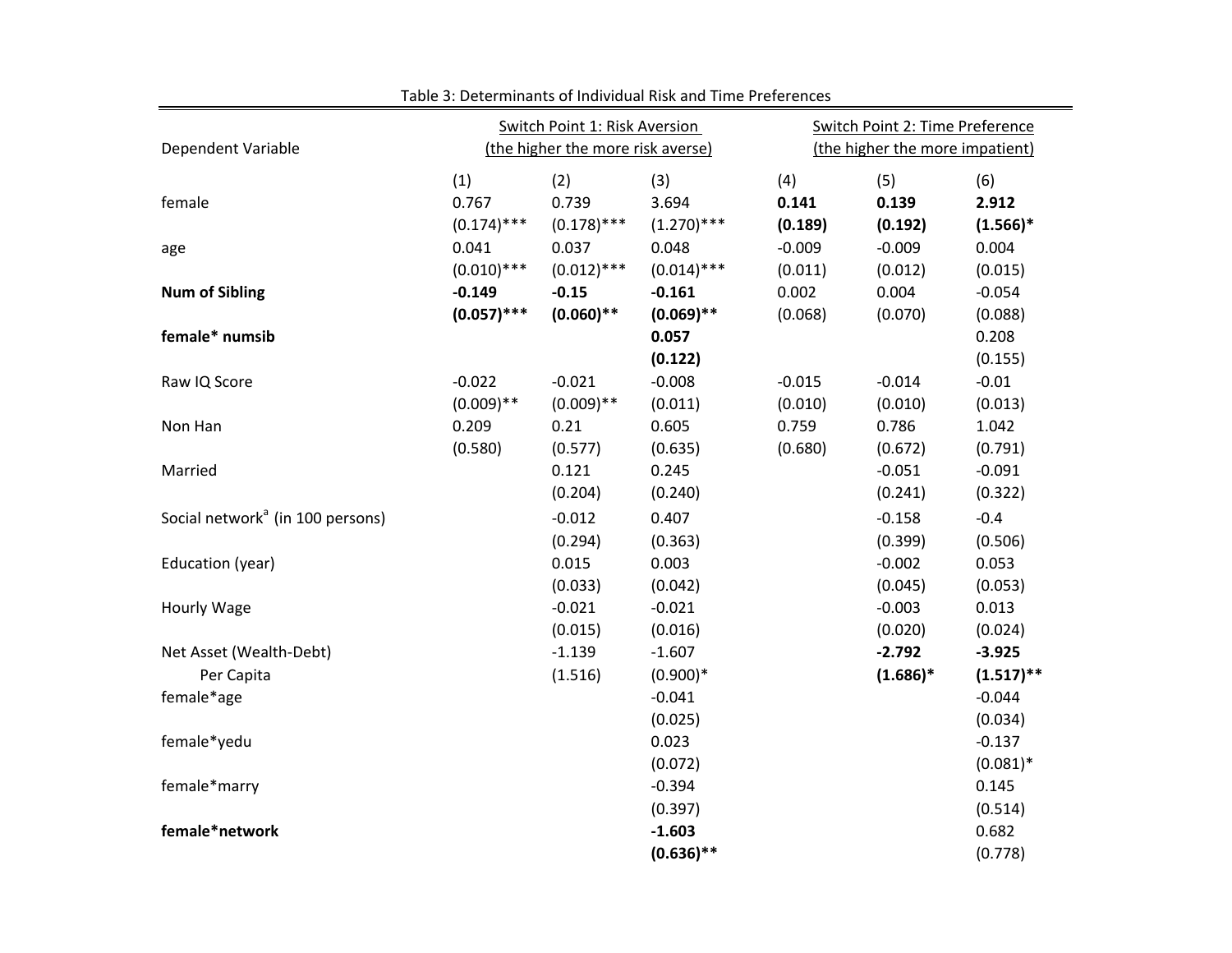| female*hourly wage |      |      | $-0.004$     |      |      | $-0.047$   |
|--------------------|------|------|--------------|------|------|------------|
|                    |      |      | (0.029)      |      |      | (0.039)    |
| female*ig score    |      |      | $-0.036$     |      |      | $-0.009$   |
|                    |      |      | $(0.017)$ ** |      |      | (0.023)    |
| female*nonhan      |      |      | $-1.672$     |      |      | $-0.736$   |
|                    |      |      | (1.222)      |      |      | (1.658)    |
| female*net asset   |      |      | 3.839        |      |      | 7.1        |
|                    |      |      | (3.781)      |      |      | $(4.230)*$ |
| Observation        | 1744 | 1742 | 1742         | 1744 | 1742 | 1742       |
| R-squared          | 0.04 | 0.04 | 0.05         | 0    | 0.01 | 0.02       |

Note: Standard errors clustered at the game‐group level. \* significant at 10%; \*\* significant at 5%; \*\*\* significant at 1% In Columns 3 and 6, we perform an F‐test to check whether all female interaction terms are jointly significant or not and we reject

the null that they are equals to zero at 5 percent level.

a. Size of social network is measured by the number of people (in 100) one has contacted during last Chinese New Year subtracting the number of siblings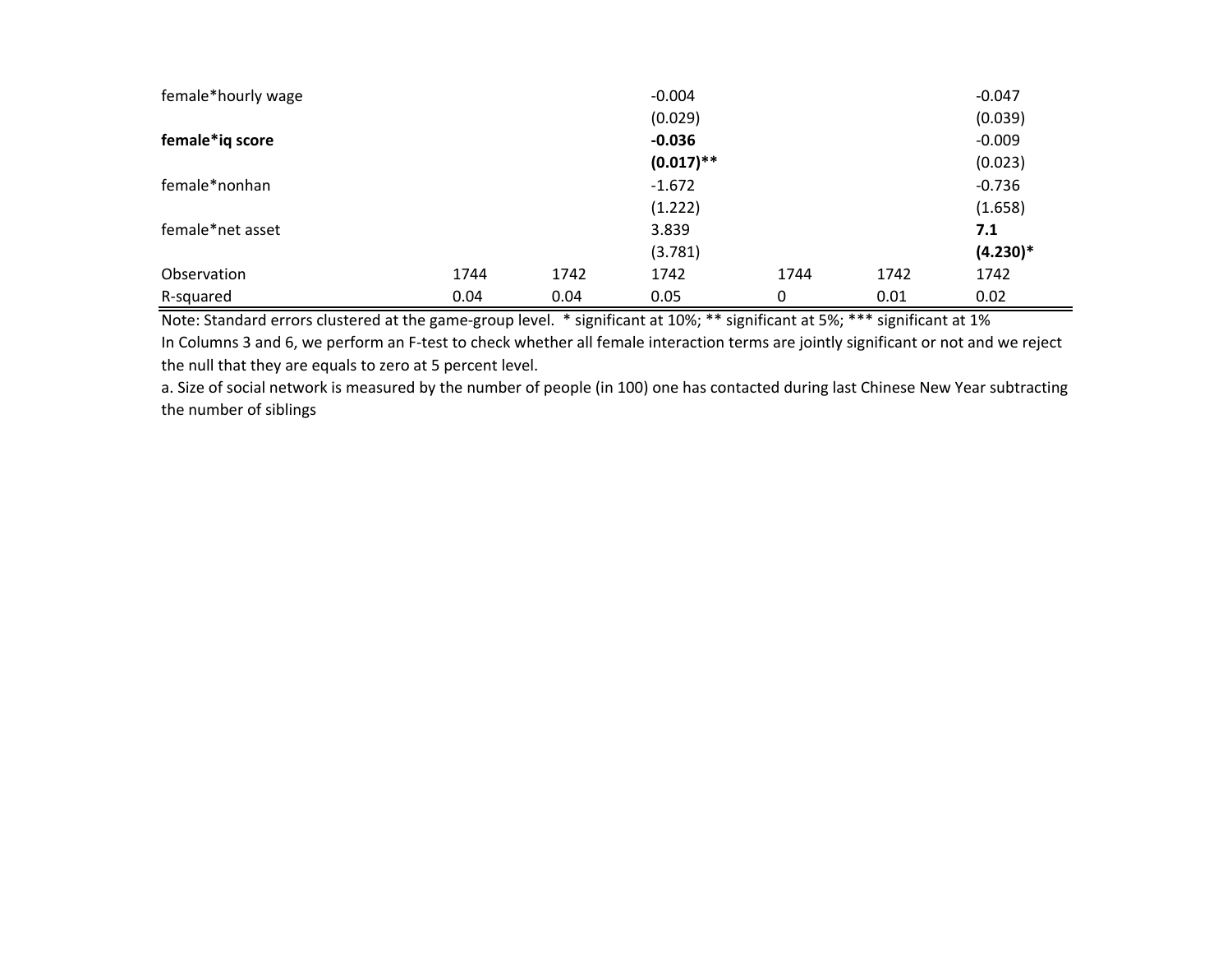|                             |               |                 |               |              | <b>Staying in the</b>                   |               |              |               |               |
|-----------------------------|---------------|-----------------|---------------|--------------|-----------------------------------------|---------------|--------------|---------------|---------------|
|                             |               | Self-Employment |               |              | <b>Home Province</b><br><b>Distance</b> |               |              |               |               |
|                             | (1)           | (2)             | (3)           | (4)          | (5)                                     | (6)           | (7)          | (8)           | (9)           |
| female                      | 0.105         | 0.092           | $-0.429$      | 0.301        | 0.245                                   | $-0.7$        | $-0.36$      | $-0.305$      | 0.364         |
|                             | (0.098)       | (0.090)         | (0.339)       | $(0.131)$ ** | $(0.140)^*$                             | (0.571)       | $(0.127)$ ** | $(0.124)$ **  | (0.563)       |
| age                         | 0.035         | 0.014           | 0.01          | 0.006        | 0.007                                   | 0.002         | $-0.009$     | $-0.006$      | $-0.003$      |
|                             | $(0.007)$ *** | $(0.006)$ **    | (0.007)       | (0.005)      | (0.006)                                 | (0.007)       | (0.006)      | (0.007)       | (0.006)       |
| Num of Siblings             | 0.096         | 0.054           | 0.059         | $-0.043$     | $-0.057$                                | $-0.062$      | 0.03         | 0.053         | 0.069         |
|                             | $(0.030)$ *** | $(0.026)$ **    | $(0.033)*$    | (0.044)      | (0.042)                                 | (0.050)       | (0.031)      | $(0.028)*$    | $(0.032)*$    |
| Female* numsib              |               |                 | $-0.03$       |              |                                         | 0.022         |              |               | $-0.041$      |
|                             |               |                 | (0.059)       |              |                                         | (0.060)       |              |               | (0.066)       |
| Raw IQ Score                | 0.000         | 0.005           | 0.000         | 0.005        | 0.006                                   | 0.002         | $\mathbf 0$  | $-0.004$      | 0             |
|                             | (0.003)       | (0.003)         | (0.004)       | (0.006)      | (0.005)                                 | (0.006)       | (0.005)      | (0.004)       | (0.006)       |
| Non Han                     | 0.156         | 0.067           | $-0.139$      | $-0.538$     | $-0.567$                                | $-0.928$      | 0.751        | 0.737         | 0.915         |
|                             | (0.226)       | (0.240)         | (0.367)       | $(0.263)$ ** | $(0.245)$ **                            | $(0.309)$ *** | $(0.277)$ ** | $(0.267)$ **  | $(0.278)$ *** |
| Married                     |               | 0.833           | 0.896         |              | 0.006                                   | 0.094         |              | $-0.09$       | $-0.169$      |
|                             |               | $(0.184)$ ***   | $(0.212)$ *** |              | (0.103)                                 | (0.112)       |              | (0.098)       | (0.127)       |
| Social network <sup>a</sup> |               | 0.073           | 0.178         |              | 0.226                                   | 0.152         | $-0.349$     | $-0.398$      | $-0.35$       |
| (in 100 persons)            |               | (0.173)         | (0.218)       |              | (0.229)                                 | (0.234)       | (0.271)      | (0.239)       | (0.220)       |
| Education (year)            |               | $-0.073$        | $-0.052$      |              | 0.007                                   | 0.003         |              | 0.029         | 0.035         |
|                             |               | $(0.017)$ ***   | $(0.021)$ **  |              | (0.022)                                 | (0.028)       |              | (0.022)       | (0.025)       |
| Hourly Wage                 |               | $-0.001$        | $-0.014$      |              | (0.053)                                 | (0.054)       |              | 0.046         | 0.042         |
|                             |               | $-0.013$        | (0.013)       |              | $(0.016)$ ***                           | $(0.017)$ *** |              | $(0.014)$ *** | $(0.012)$ *** |
| Net Asset Per Capita        |               | 1.619           | 1.239         |              | 4.032                                   | 4.863         |              | $-1.303$      | $-1.157$      |
|                             |               | (1.113)         | (0.939)       |              | $(1.294)$ ***                           | $(2.220)$ **  |              | $(0.391)$ *** | $(0.320)$ *** |
| female*age                  |               |                 | 0.014         |              |                                         | 0.014         |              |               | $-0.009$      |
|                             |               |                 | (0.011)       |              |                                         | (0.010)       |              |               | (0.013)       |
| female*yedu                 |               |                 | $-0.071$      |              |                                         | 0.011         |              |               | $-0.015$      |
|                             |               |                 | $(0.035)$ **  |              |                                         | (0.035)       |              |               | (0.021)       |
| female*marry                |               |                 | $-0.226$      |              |                                         | $-0.241$      |              |               | 0.226         |
|                             |               |                 | (0.216)       |              |                                         | (0.184)       |              |               | (0.181)       |
| female*network              |               |                 | $-0.473$      |              |                                         | 0.332         |              |               | $-0.171$      |

**Table 4: Probit Model of Self‐Employment & Staying at the Home Provinc e**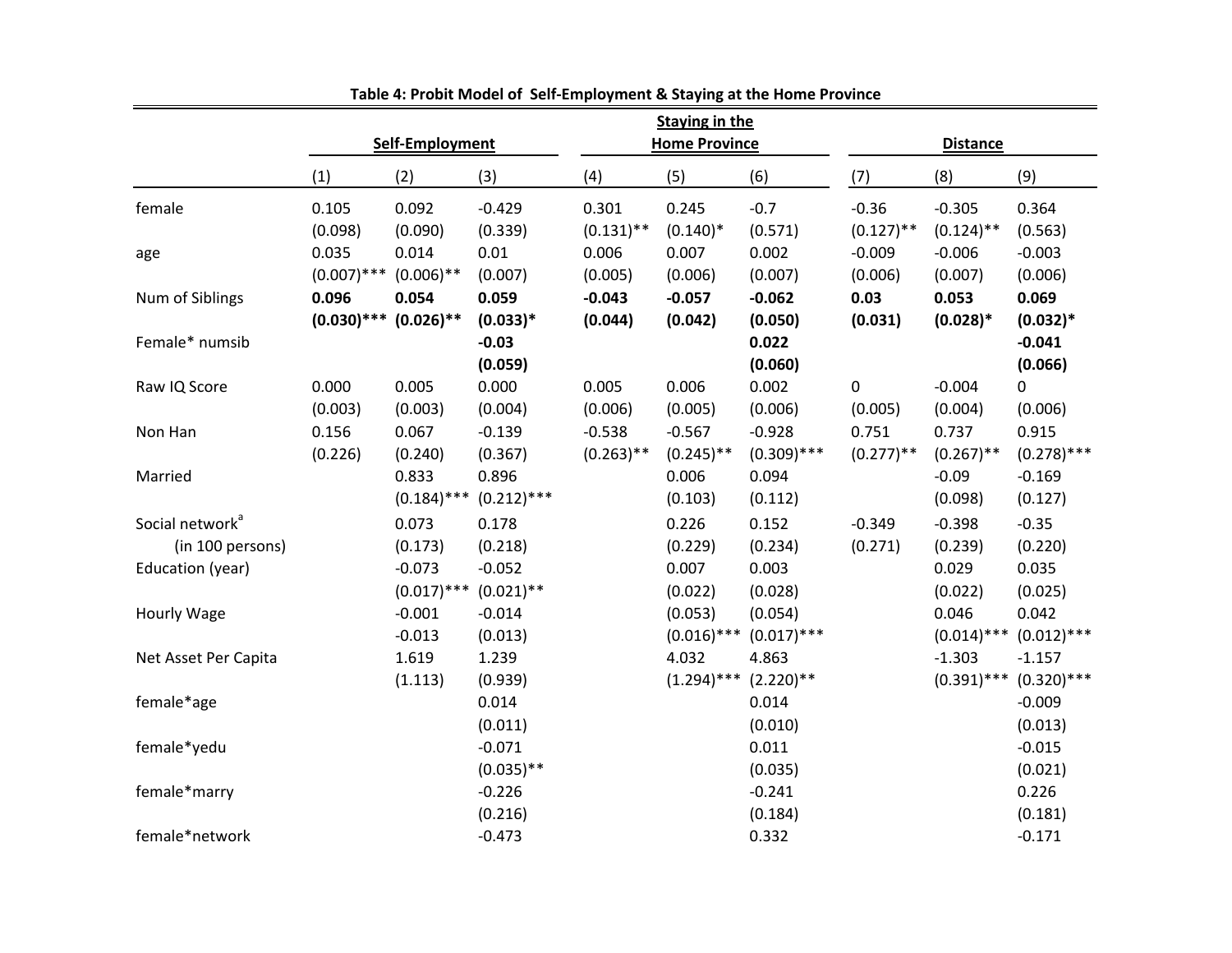|                     |      |      | (0.365)      |      |      | (0.398)       |      |      | (0.295)     |
|---------------------|------|------|--------------|------|------|---------------|------|------|-------------|
| female*ig score     |      |      | 0.017        |      |      | 0.01          |      |      | $-0.009$    |
|                     |      |      | $(0.008)$ ** |      |      | (0.007)       |      |      | (0.007)     |
| female*nonhan       |      |      | 0.619        |      |      | 1.688         |      |      | $-0.817$    |
|                     |      |      | (0.554)      |      |      | $(0.610)$ *** |      |      | $(0.457)^*$ |
| female* hourly wage |      |      | 0.041        |      |      | 0.001         |      |      | 0.012       |
|                     |      |      | $(0.017)$ ** |      |      | (0.018)       |      |      | (0.023)     |
| female*net asset    |      |      | 3.513        |      |      | $-1.956$      |      |      | $-0.841$    |
|                     |      |      | $(1.913)*$   |      |      | (2.734)       |      |      | (1.852)     |
| Observation         | 1708 | 1703 | 1703         | 1742 | 1742 | 1742          | 1742 | 1742 | 1742        |

Note: Standard errors clustered at the game‐group level. \* significant at 10%; \*\* significant at 5%; \*\*\* significant at 1%

a. Size of social network is measured by the number of people (in 100) one has contacted during Chinese New Year subtracting the number of siblings

Results reported in Columns 7‐9 are from OLS regression where natural log of distance between city one currently reside and home town is the dependent variable.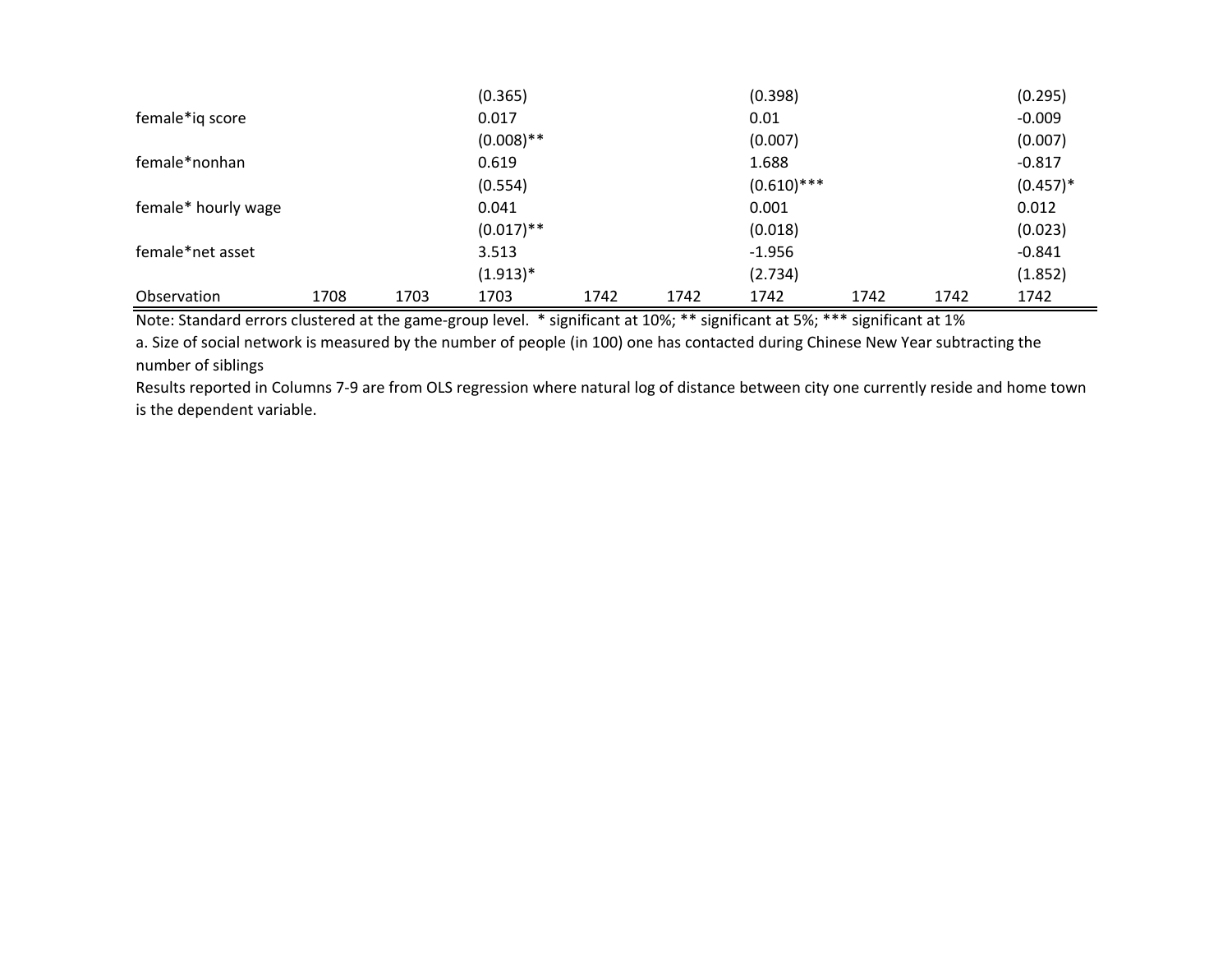|                                                 |                        | <b>Full Sample</b>     |                                        |                                               |  |  |  |
|-------------------------------------------------|------------------------|------------------------|----------------------------------------|-----------------------------------------------|--|--|--|
|                                                 |                        | Self-Employment        |                                        | <b>Staying in the</b><br><b>Home Province</b> |  |  |  |
|                                                 | (1)                    | (2)                    | (3)                                    | (4)                                           |  |  |  |
| female                                          | $0.095**$<br>[0.039]   | $-0.021$<br>[0.216]    | 0.128<br>$[0.051]$ **                  | $-0.055$<br>[0.254]                           |  |  |  |
| age                                             | 0.004<br>[0.003]       | 0.001<br>[0.004]       | 0.015<br>$[0.005]$ ***                 | 0.013<br>$[0.005]$ **                         |  |  |  |
| Num of Sibling <sup>C</sup>                     | $0.036**$<br>[0.016]   | $0.040*$<br>[0.022]    | $-0.051$<br>$[0.029]$ *                | $-0.063$<br>$[0.030]$ **                      |  |  |  |
| female* numsib                                  |                        | $-0.012$<br>[0.023]    |                                        | 0.028<br>[0.021]                              |  |  |  |
| Non Han                                         | $-0.182$<br>[0.177]    | $-0.129$<br>[0.183]    | $-0.604$<br>$[0.205]$ ***              | $-0.665$<br>$[0.196]$ ***                     |  |  |  |
| Married                                         | $0.948***$<br>[0.085]  | $0.946***$<br>[0.090]  | 0.027<br>[0.076]                       | 0.122<br>[0.087]                              |  |  |  |
| Social network <sup>a</sup><br>(in 100 persons) | 0.089<br>[0.103]       | 0.072<br>[0.105]       | 0.306<br>$[0.142]$ **                  | 0.182<br>[0.142]                              |  |  |  |
| Education (year)                                | $-0.073***$<br>[0.012] | $-0.060***$<br>[0.016] | 0.016<br>[0.017]                       | 0.006<br>[0.020]                              |  |  |  |
| Hourly Wage                                     | $0.008*$<br>[0.004]    | $0.005*$<br>[0.003]    | $-0.015$<br>$[0.006]$ *** $[0.005]$ ** | $-0.011$                                      |  |  |  |
| Net Asset Per Capita                            | 1.366**<br>[0.577]     | $1.663**$<br>[0.700]   | 1.48<br>[1.235]                        | 2.205<br>[1.409]                              |  |  |  |
| female*age                                      |                        | $0.009**$<br>[0.004]   |                                        | 0.005<br>[0.005]                              |  |  |  |
| female*yedu                                     |                        | $-0.031*$<br>[0.018]   |                                        | 0.027<br>[0.020]                              |  |  |  |
| female*marry                                    |                        | 0.001<br>[0.088]       |                                        | $-0.242$<br>$[0.068]$ ***                     |  |  |  |
| female*network                                  |                        | 0.045<br>[0.136]       |                                        | 0.374<br>$[0.116]$ ***                        |  |  |  |
| female*nonhan                                   |                        | $-0.156$<br>[0.254]    |                                        | 0.224<br>[0.194]                              |  |  |  |
| female* hourly wage                             |                        | $0.015**$<br>[0.007]   |                                        | $-0.027$<br>$[0.007]$ ***                     |  |  |  |
| female*net asset                                |                        | $-0.590$<br>[0.874]    |                                        | $-1.361$<br>$[0.724]$ *                       |  |  |  |
| Observation                                     | 7173                   | 7173                   | 7173                                   | 7173                                          |  |  |  |

**Table 5: Probit Model of Self‐Employment & Staying at the Same Province**

Note: Standard errors clustered at the city level. \* significant at 10%; \*\* significant at 5%; \*\*\* significant at 1%. The full sample includes all household heads and their spouse.

a. Size of social network is measured by the number of people (in 100) one has contacted during Chinese New Year subtracting the number of siblings.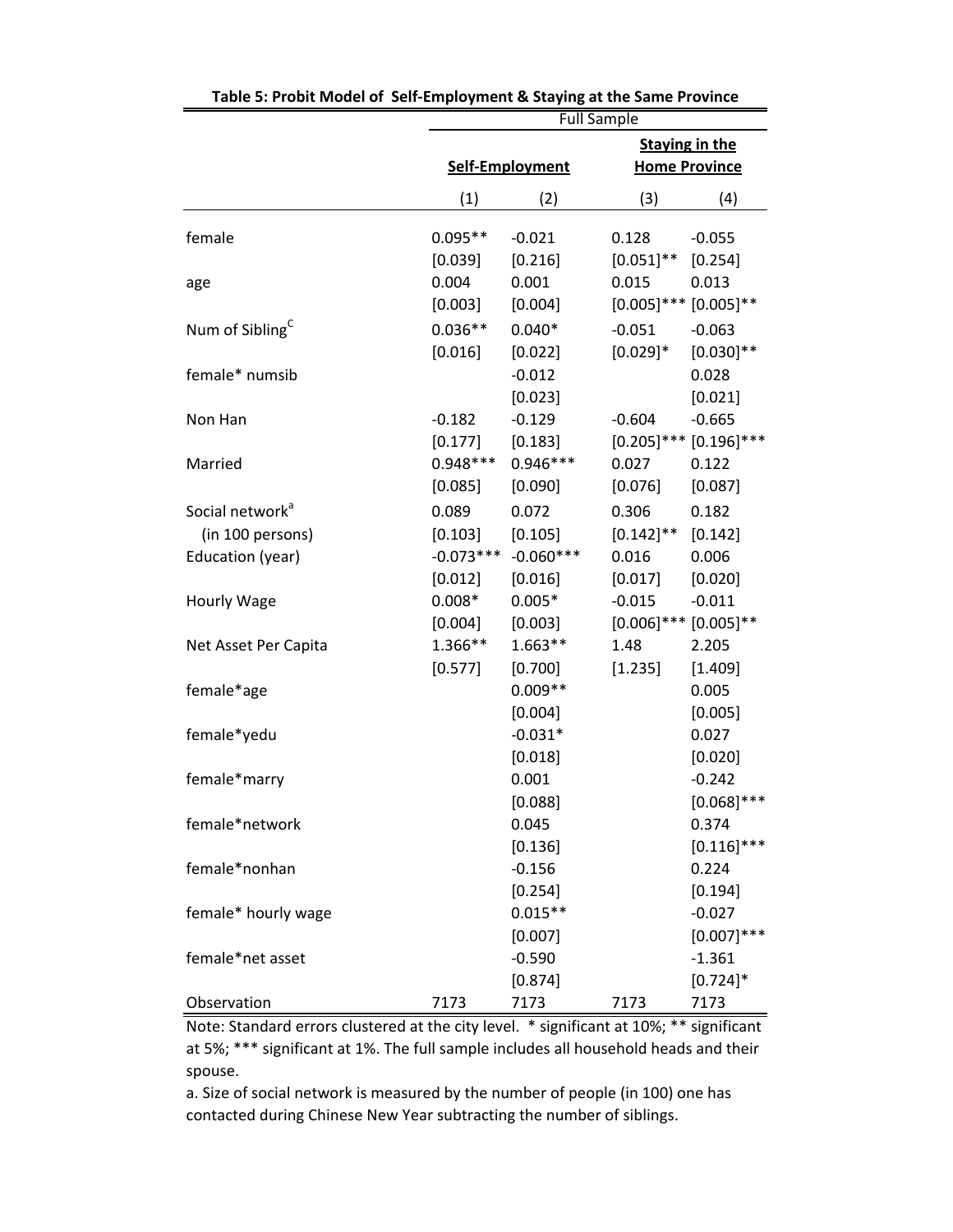|                    |               |               |             |              | Subsample        |              |            |            |              | <b>Full Sample</b> |
|--------------------|---------------|---------------|-------------|--------------|------------------|--------------|------------|------------|--------------|--------------------|
|                    |               |               | Staying in  |              |                  |              | Staying in |            |              | Staying in         |
| Dependent          | Switching     | <b>Self</b>   | the Home    | $Ln$         | <b>Switching</b> | <b>Self</b>  | the Home   | $ln$       | <b>Self</b>  | the Home           |
| Variable           | Point 1       | Employed      | Province    | (Distance)   | Point 1          | Employed     | Province   | (Distance) | Employed     | <b>Province</b>    |
|                    | (1)           | (2)           | (3)         | (4)          | (5)              | (6)          | (7)        | (8)        | (9)          | (10)               |
| Female             | 0.691         | 0.061         | 0.268       | $-0.342$     | 2.801            | $-0.243$     | $-0.998$   | 0.311      | 0.467        | 0.051              |
|                    | $(0.194)$ *** | (0.099)       | $(0.159)^*$ | $(0.135)$ ** | $(1.488)*$       | (0.347)      | $(0.600)*$ | (0.527)    | $[0.262]$ *  | [0.310]            |
| # Older Siblings   | $-0.159$      | 0.032         | $-0.051$    | 0.076        | $-0.209$         | 0.058        | $-0.061$   | 0.072      | 0.046        | $-0.034$           |
|                    | $(0.070)$ **  | (0.032)       | (0.033)     | $(0.026)$ ** | $(0.076)$ ***    | (0.040)      | (0.044)    | $(0.035)*$ | $[0.021]$ ** | [0.026]            |
| # Younger Siblings | $-0.154$      | 0.117         | $-0.021$    | 0.005        | $-0.108$         | 0.096        | $-0.022$   | 0.024      | 0.041        | $-0.064$           |
|                    | $(0.083)*$    | $(0.031)$ *** | (0.058)     | (0.038)      | (0.093)          | $(0.048)$ ** | (0.070)    | (0.049)    | [0.025]      | [0.046]            |
| Female *           |               |               |             |              | 0.199            | $-0.098$     | 0.038      | 0.004      | $-0.026$     | 0.009              |
| # older sib        |               |               |             |              | (0.150)          | (0.070)      | (0.054)    | (0.064)    | [0.031]      | [0.028]            |
| Female *           |               |               |             |              | $-0.117$         | 0.08         | 0.017      | $-0.082$   | $-0.003$     | 0.066              |
| # younger sib      |               |               |             |              | (0.179)          | (0.093)      | (0.076)    | (0.111)    | [0.044]      | $[0.036]$ *        |
| Size of            | 0.161         | 0.122         | 0.267       | $-0.474$     | 0.582            | 0.246        | 0.201      | $-0.413$   | 0.121        | 0.338              |
| Social Network     | (0.304)       | (0.175)       | (0.227)     | $(0.238)*$   | (0.384)          | (0.221)      | (0.239)    | (0.250)    | [0.105]      | $[0.175]$ *        |
| Female *           |               |               |             |              | $-1.437$         | $-0.567$     | 0.292      | $-0.193$   | $-0.087$     | 0.219              |
| Social Network     |               |               |             |              | $(0.694)$ **     | (0.377)      | (0.392)    | (0.286)    | [0.121]      | [0.153]            |
| Observations       | 1521          | 1482          | 1521        | 1505         | 1521             | 1521         | 1482       | 1505       | 5163         | 5306               |
| R-squared          | 0.04          |               |             | 0.07         | 0.06             |              |            | 0.06       |              |                    |

Table 6: Effect of Sibling Composition on Behaviors

Note: Standard errors clustered at either game‐group level or city level. \* significant at 10%; \*\* significant at 5%; \*\*\* significant at 1% Columns 1, 4‐5 and 8 are OLS Regression. Columns 2, 3, 6, 7 and 9‐10 use Probit model. All regression includes other covariates such as married network, age, non han, wealth and female interaction terms.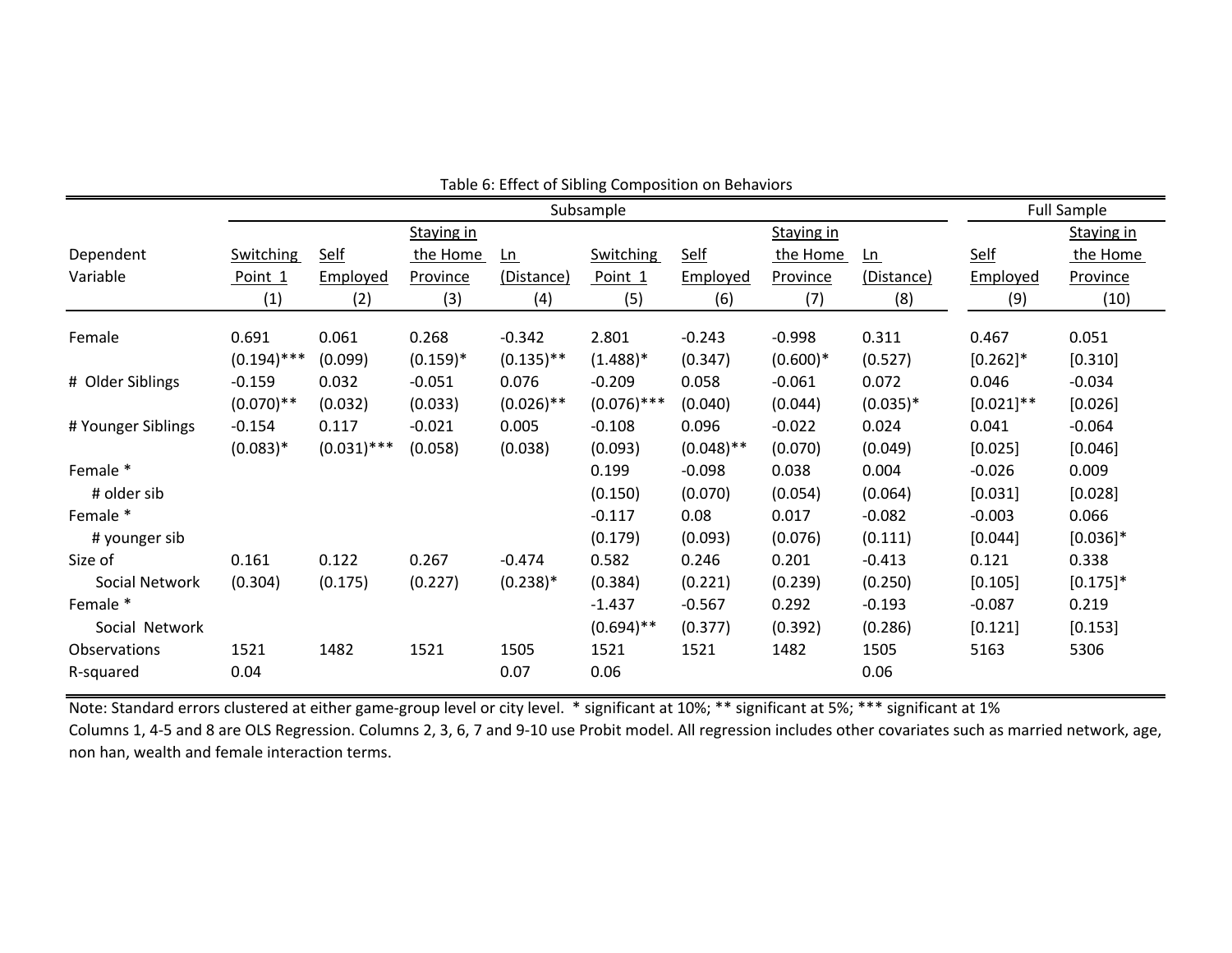|                              | Dependent Variable |               |               |                    |               |  |  |
|------------------------------|--------------------|---------------|---------------|--------------------|---------------|--|--|
|                              |                    |               | Female *      |                    | Female *      |  |  |
|                              | Number of          | Number of     | Number of     | Number of          | Number of     |  |  |
|                              | Sibling            | Sibling       | Siblings      | Younger Sib        | Younger Sib   |  |  |
| <b>Instrumental Variable</b> | (1)                | (2)           | (3)           | (4)                | (5)           |  |  |
| One Child Policy (OCP)       | 0.576              | 1.108         |               | 0.54               |               |  |  |
|                              | $(0.240)$ **       | $(0.186)$ *** |               | $(0.199)$ **       |               |  |  |
| Female * OCP                 |                    |               | 0.816         |                    | 0.397         |  |  |
|                              |                    |               | $(0.211)$ *** |                    | $(0.187)$ *   |  |  |
| OCP * Decade of              | X                  | X             |               | $\pmb{\mathsf{X}}$ |               |  |  |
| <b>Birth Dummies</b>         |                    |               |               |                    |               |  |  |
| Female * OCP * Decade        |                    |               | Χ             |                    | Χ             |  |  |
| of Birth Dummies             |                    |               |               |                    |               |  |  |
| <b>Control Variables</b>     |                    |               |               |                    |               |  |  |
| Female                       |                    | 0.012         | 0.114         | 0.194              | 0.307         |  |  |
|                              |                    | (0.087)       | (0.240)       | $(0.058)$ ***      | (0.190)       |  |  |
| Married                      |                    | 0.367         | 0.102         | 0.143              | 0.039         |  |  |
|                              |                    | $(0.086)$ *** | (0.063)       | $(0.065)$ **       | (0.039)       |  |  |
| Size of Social Network       |                    | $-0.118$      | 0.051         | $-0.007$           | 0.07          |  |  |
|                              |                    | (0.131)       | (0.054)       | (0.103)            | (0.066)       |  |  |
| Age                          |                    | 0.055         | $-0.008$      | 0.011              | 0.002         |  |  |
|                              |                    | $(0.024)$ **  | $(0.003)$ **  | (0.020)            | (0.002)       |  |  |
| <b>Father Alive</b>          |                    | $-0.373$      | $-0.123$      | 0.326              | 0.122         |  |  |
|                              |                    | $(0.091)$ *** | $(0.058)*$    | $(0.068)$ ***      | $(0.038)$ *** |  |  |
| <b>Mother Alive</b>          |                    | 0.149         | (0.084)       | 0.414              | 0.026         |  |  |
|                              |                    | (0.182)       | (0.074)       | $(0.152)$ **       | (0.081)       |  |  |
| Year of Education            |                    | $-0.067$      | $-0.034$      | 0.001              | $-0.002$      |  |  |
|                              |                    | $(0.022)$ *** | $(0.012)$ **  | $-0.012$           | (0.007)       |  |  |
| Hourly Wage                  |                    | $-0.007$      | $-0.002$      | $-0.007$           | $-0.004$      |  |  |
|                              |                    | (0.005)       | (0.003)       | $(0.003)$ **       | (0.003)       |  |  |
| IQ Score                     |                    | 0.002         | 0.001         | $-0.002$           | $-0.001$      |  |  |
|                              |                    | (0.004)       | (0.002)       | (0.003)            | (0.002)       |  |  |
| Non Han                      |                    | 0.216         | $-0.128$      | 0.169              | $-0.135$      |  |  |
|                              |                    | (0.328)       | $(0.045)$ **  | (0.379)            | $(0.069)*$    |  |  |
| Net Asset per Capita         |                    | $-0.456$      | $-0.144$      | $-0.213$           | $-0.11$       |  |  |
|                              |                    | (0.548)       | (0.435)       | (0.659)            | (0.309)       |  |  |
| <b>Joint F Test of IVs</b>   |                    |               |               |                    |               |  |  |
| <b>F-Statistics</b>          | 162.08             | 11.680        | 295.470       | 158.590            | 107.970       |  |  |
| p-values                     | < 0.0001           | < 0.0001      | < 0.0001      | < 0.0001           | < 0.0001      |  |  |
| Observations                 | 1745               | 1742          | 1742          | 1521               | 1521          |  |  |
| R-squared                    | 0.3                | 0.34          | 0.69          | 0.2                | 0.51          |  |  |

Table 7: First Stage Regressions of the IV‐Estimations

\* significant at 10%; \*\* significant at 5%; \*\*\* significant at 1%